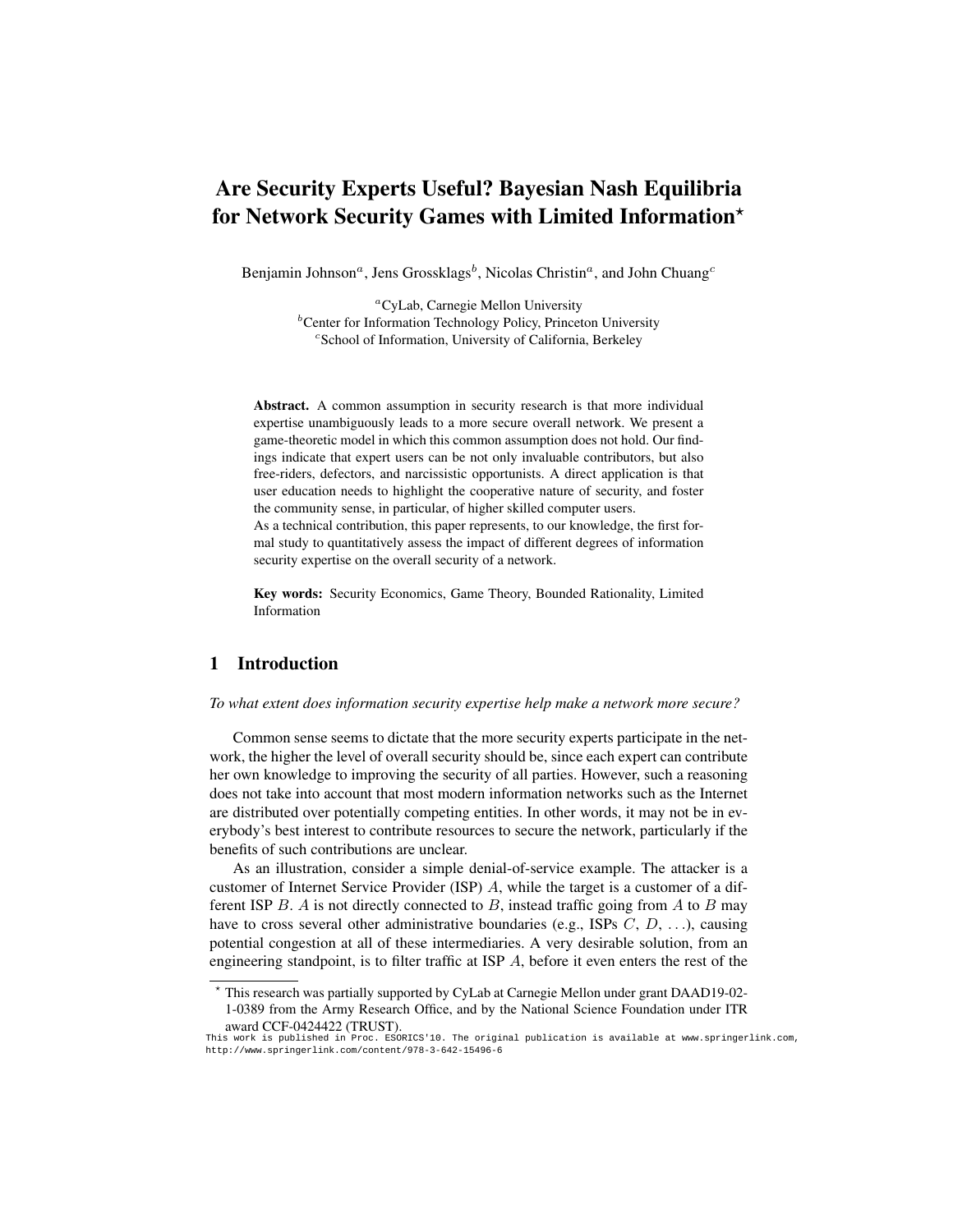network (*ingress filtering*, [9]). Yet, what is the incentive for ISP A to perform ingress filtering? From A's perspective, ingress filtering means they have to refuse some of their customers' traffic and perhaps deploy intrusive techniques such as deep packet inspection, in order to improve their competitors' security, which may be an economically questionable proposition. Worse even, with modern attack configurations (e.g., botnets [20]), where attack traffic is originating from several different ISPs  $(A_1, A_2, A_3)$  $..., A_n$ ) it may be difficult for the source ISPs  $A_i$  to distinguish attacks from benign traffic. Thus, ingress filtering could result in unwillingly discarding legitimate traffic, which in turn would certainly lead to loss of reputation, and of customer revenue at the filtering ISPs.

Through the denial-of-service example, we observe that negative externalities play a predominant role in security strategies, even (and especially) when network participants are knowledgeable about security dependencies. Furthermore, in large scale networks such as the Internet, the limited information available about other players renders the decision choices even more complex.

In our previous work [16, 17], we explored the impact of limited information on the strategies chosen by a single expert in a network of naïve players all facing a similar security threat. Naïve players took a myopic view of the network, ignoring all externalities, while the expert player had better threat modeling, and understood externalities arising from the threat faced; this naïve approach is substantiated by empirical surveys of organizational security, e.g., [4]. Addressing the problem relied on a decisiontheoretic formulation, where the expert was optimizing her strategy in absence of strategic competition from the naïve players.

In the present work, we address the more general case, where a number  $k$  of experts  $(1 \leq k \leq N$ , with N the size of the network) are making security decisions based both on the security threat they face, and on the behavior of other (expert and naïve) players. The main contribution of this paper is to give formal elements of answer to the question posed in the preamble to this paper, that is, to provide a formal characterization of the impact of the number of competing expert players on the overall security of an information network.

We build upon previously proposed models of network security games  $[14, 15, 35]$ , which abstract security interactions between network participants by a set of stylized games (weakest link, best shot, total effort). The strategy set for each player is defined by two actions: self-protection, and self-insurance. Self-protection reduces the probability an attack is successful in causing losses to the player, while self-insurance deterministically reduces these losses when a successful attack has happened. Protection is a public good, in that the level of protection chosen by each player impacts (positively or negatively) the overall level of protection all players receive, while self-insurance is a private good, which only benefits the players investing in it.

The remainder of this paper is organized as follows. We review related work in Section 2. In Section 3, we describe our security model, including several simplifications to models presented in our prior work [14]. In Section 4, we explain the methodology of our game-theoretic analysis. Section 5 discusses our numerical results and we conclude in Section 6.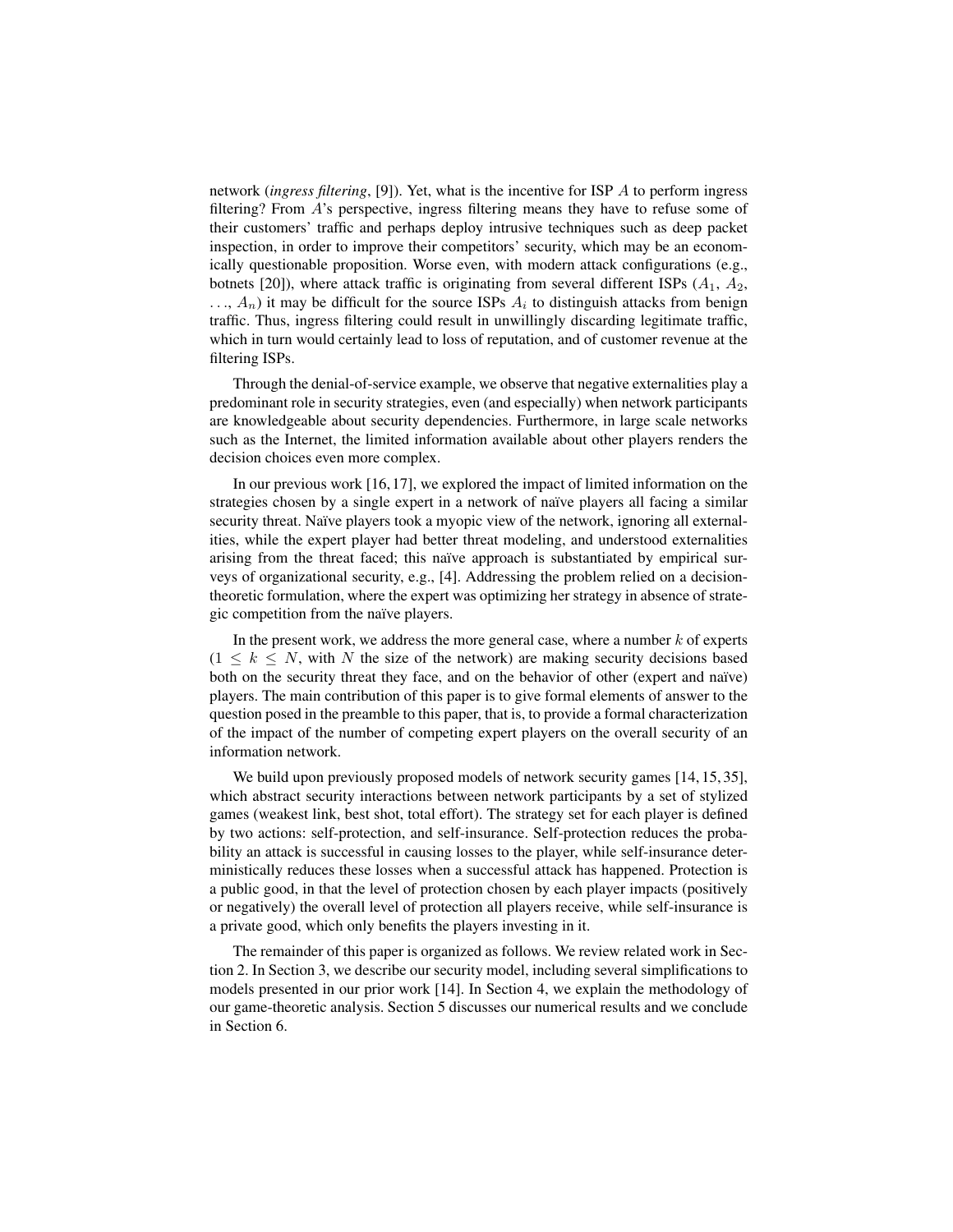# 2 Related work

#### 2.1 Limited information

Strategic aspects of different interdependency scenarios have been studied in limited information environments (without self-insurance [18]). In particular, Xu computes Bayesian Nash equilibria for the traditional best shot game when the net benefit of the public good is common knowledge, however, each player's contribution cost is her private information and the general distribution of effort costs are known to all players [38]. Burnett utilizes the weaker link model (in which marginal and declining benefits of contributions above the group minimum exist [8]) to study a model of defense against invasive species. She also assumes common knowledge about the distribution of costs, and limited information about individual effort costs [5]. Somewhat complementary is Manzini and Mariotti's model on negotiations between individual actors and small alliances [24]. In this model, they presume that alliance members are uninformed about the other members' negotiation toughness.

In the context of the value of security information, research has been mostly concerned with incentives for sharing and disclosure. Several models investigate under which conditions organizations are willing to contribute to an information pool about security breaches and investments when competitive effects may result from this cooperation [11, 12]. Empirical papers explore the impact of mandated disclosures [6] or publication of software vulnerabilities [33] on the financial market value of corporations. Other contributions to the security field include the computation of Bayesian Nash outcomes for an intrusion detection game [23], security patrol versus robber avoidance scenarios [27], and the preservation of location privacy in mobile networks [10].

#### 2.2 Mixed player populations and bounded rationality

In the economic literature, the distinction between perfect rational and bounded rational preferences has found recognition in several psychologically-inspired studies. For example, analytical models for present-biased preferences (i.e., where individuals assign stronger relative importance to a moment in time as it gets closer) consider both sophisticated and naïve agents. The former foresee and comprehend their self-control problems, whereas the latter lack the strategic understanding of their personal fallacies [26]. Acquisti studies these types of preferences in the context of information security [1]. In a related paper, Acquisti and Varian study how individuals interact with a price-discriminating merchant. In their work, myopic agents do not react strategically to the seller's actions [3]. An additional form of preferences is the resolute type where agent stick to their initial strategy during each subsequent choice [36].

However, common to these studies is typically that they evaluate the decisionmaking behavior of the different agent types separately, whereas in practice it is likely that many marketplace decisions are subject to the interaction with mixed populations with diverse degrees of sophistication. An exception are studies that consider the choice of an intermediary given the interaction with a probabilistically unknown agent type. For example, in signalling games an agent is endowed by nature with a particular type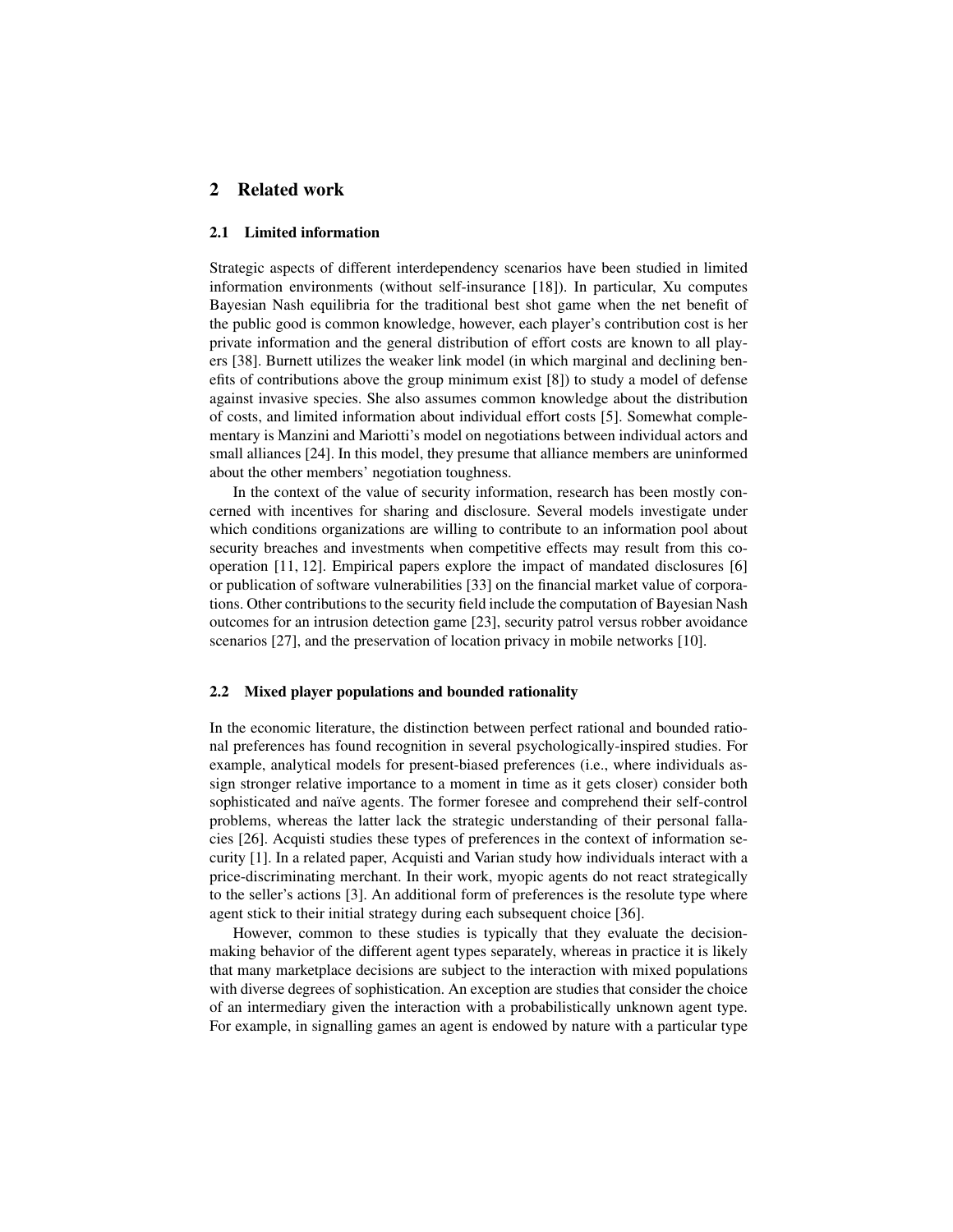(e.g., good or malicious) and the agent can provide evidence of her type to the intermediary via a costly signal [31]. In a similar fashion, Stigler interpreted the concern for privacy as the rightful ownership of knowledge about a person. Individuals want to achieve and maintain a high degree of reputation while keeping undesirable information a secret [32]. Intermediaries such as employers want to learn the individual's type via signalling or other forms of information revelation.

In agent-based economics, mixed populations have been mostly studied in the tournament context with the goal to determine the most successful agent types in a challenging environment. For example, in the 2001 Trading Auction Competition agents lumped together in small groups were tasked to arrange and automatically purchase travel bundles [37]. Similarly, in the Santa Fe Double Auction tournament, researchers were invited to submit automatic agents to compete on an auction market [29]. In the auction tournament, a majority of agent types did not follow explicit optimization principles, but rather applied heuristic principles [22]. The trading approaches varied in complexity, and the capability to predict and adapt [29]. A more recent example is the lemonade stand tournament in which agents were able to optimize direct sales aspects (such as inventory, quality, and price) and generate indirect payoffs with information trading [25].

In the online safety context, we might wonder whether security markets or largescale interactions will wipe out any unfamiliar, non-optimizing psychological phenomena (e.g., naïveté)  $[28]$ ? We doubt that any current trends are able to overcome the rationality obstacles furthered by the complexity of online interactions, and existing information barriers [2]. Therefore, in absence of an effective and sustainable learning process for computer security we have to consider distributional and efficiency consequences of bounded rationality, and the impact on overall system security.

## 3 Model overview

The security model adopted in this paper builds upon the hybrid public/private goods model that was defined in [14], and extended and refined in [15, 17]. Specifically, we consider a network of  $N$  ( $N \in \mathbb{N}$ ) agents that are subject to an exogenous security threat. Each agent i is endowed with an amount of money  $M_i$ , and stands to lose  $L_i$  if the attack is successful. For now, we hypothesize that attacks occur with a probability p, exogenous to the game.

Agents can reduce the probability an attack is successful, by choosing a self-protection level  $e_i$  ( $0 \le e_i \le 1$ ). They can also lower the damage in case an attack is in fact successful, with a self-insurance effort  $s_i$  ( $0 \leq s_i \leq 1$ ). Self-protection and self-insurance have nominal costs of  $b_i$  and  $c_i$ , respectively.

With these definitions, the expected payoff to player  $i$  is defined as

$$
U_i = M_i - pL_i(1 - s_i)(1 - H(e_1, \dots, e_N)) - b_ie_i - c_is_i, \qquad (1)
$$

where  $H$  is a joint "contribution" function that characterizes the externalities in the security game being played. As in [35], we consider three different security games:

– *Weakest-link:* The level of protection achieved by player i is that contributed by the least protected player in the entire network. That is,  $H(e_1, \ldots, e_N) = \min_{1 \leq j \leq N} \{e_j\}.$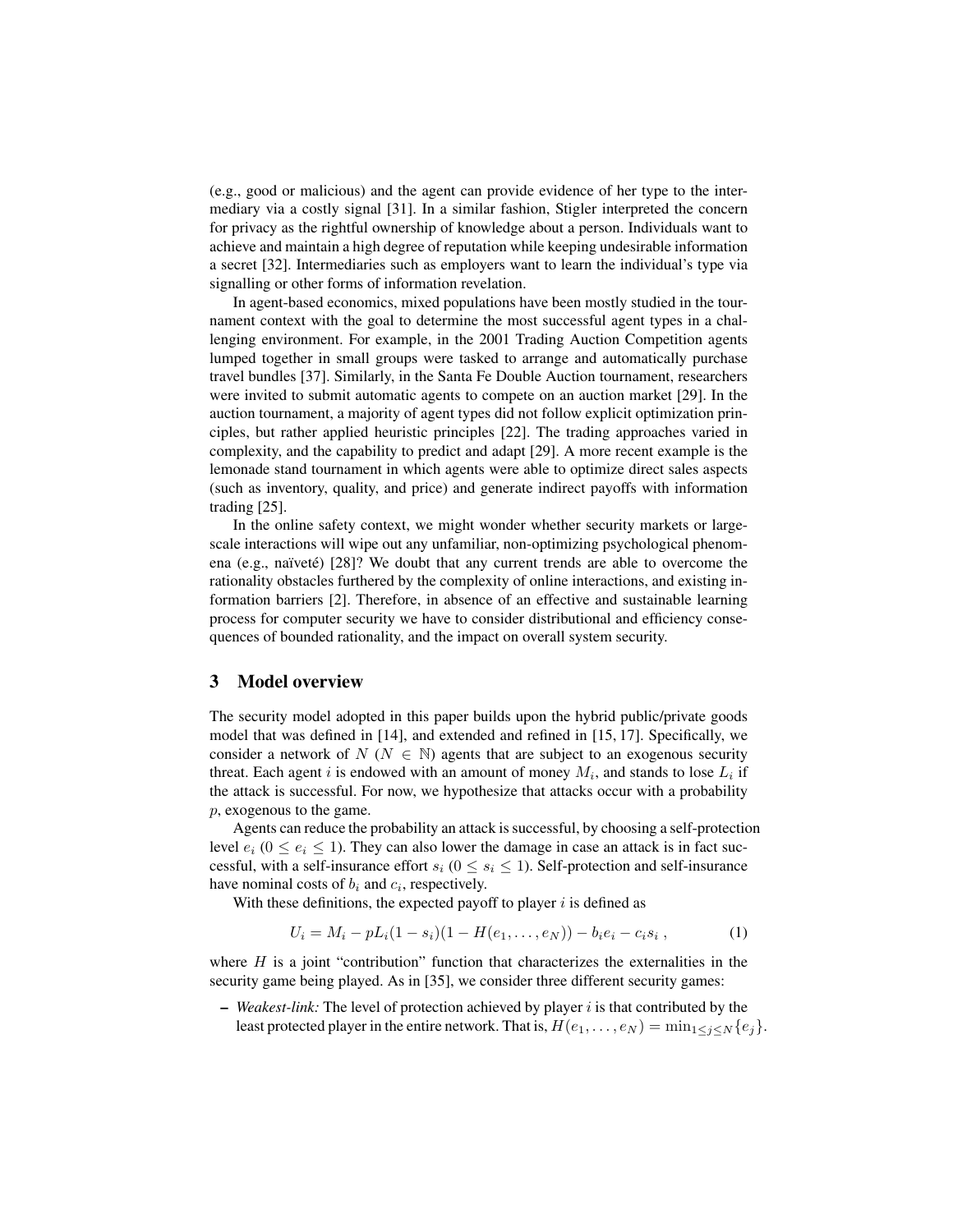- *Best shot:* The level of protection achieved by player i is that contributed by the most-protected player in the network. That is,  $H(e_1, \ldots, e_N) = \max_{1 \leq j \leq N} \{e_j\}.$
- *Total effort:* The level of protection achieved by player i is equal to the average protection level for the N players. That is,  $H(e_1, \ldots, e_N) = \frac{1}{N} \sum_{j=1}^N e_j$ .

All three games have practical applications [14]. Best shot, for instance, is useful in modeling the level of security achieved in a censorship-resilient network like a mixnet [7], where the overall security of the network is guaranteed as long as a single node remains uncompromised. Weakest link is a relatively accurate modeling of perimeter security, where a network, shielded from the rest of the Internet by connecting only through a set of protected machines (routers, firewalls) can be reached by intruders as long as these intruders manage to compromise *one* of these protected machines. Finally, total effort is a good model of parallelized file transfers (e.g., in the case of a peer-to-peer network), where the achieved throughput is roughly equal to the aggregate throughput provided by all peers one is downloading from.

#### 3.1 Simplifications and additional assumptions

In an effort to alleviate notational burden, we adopt several simplifying modifications to the model described by Eqn. (1). The purpose of the following discussion is to justify that these simplifications do not considerably restrict the generality of our results and conclusions.

First, the total endowment  $M_i$  is not relevant to the strategies that a player chooses, as it is an a priori known constant. We will dispense with this parameter, studying instead the net changes in the utility  $U_i$  (which we now denote by  $u_i$ ).

Since we are now considering only changes in utilities, it makes sense to normalize the remaining parameters, so that the maximum total loss to player  $i$  is set to 1. Henceforth we assume that  $b_i, c_i, L_i \in [0, 1]$ .

The next change is to incorporate the attack probability  $p$  into the loss parameter  $L_i$ , treating  $L_i$  an *expected* loss, as opposed to a realized loss. This modification is mathematically without loss of generality since the model was simply treating  $p$  as a known constant.

Ultimately, Eqn. (1) becomes:

$$
u_i = -L_i(1 - s_i)(1 - H(e_1, \dots, e_N)) - be_i - cs_i , \qquad (2)
$$

with  $0 \leq b_i, c_i, L_i, e_i, s_i \leq 1$ , and H as defined above for the three games under consideration.

All remaining assumptions about the model are the same as those adopted in [17]. To simplify the analysis we assume that self-insurance and protection costs are homogeneous.<sup>1</sup> To focus on the interesting case in which protection and self-insurance are rationally interesting prospects we assume that  $b_i, c_i \leq L_i$ . Due to our intent to focus on utility-maximizing equilibria we assume that  $e_i$ ,  $s_i$  are in fact discrete decision variables taking values in  $\{0, 1\}$ . Each of these assumptions is discussed more thoroughly in [17].

<sup>&</sup>lt;sup>1</sup> Note that, for the full information, only-expert player case, we explored the case where  $b_i$  and  $c_i$  are heterogeneous in [15].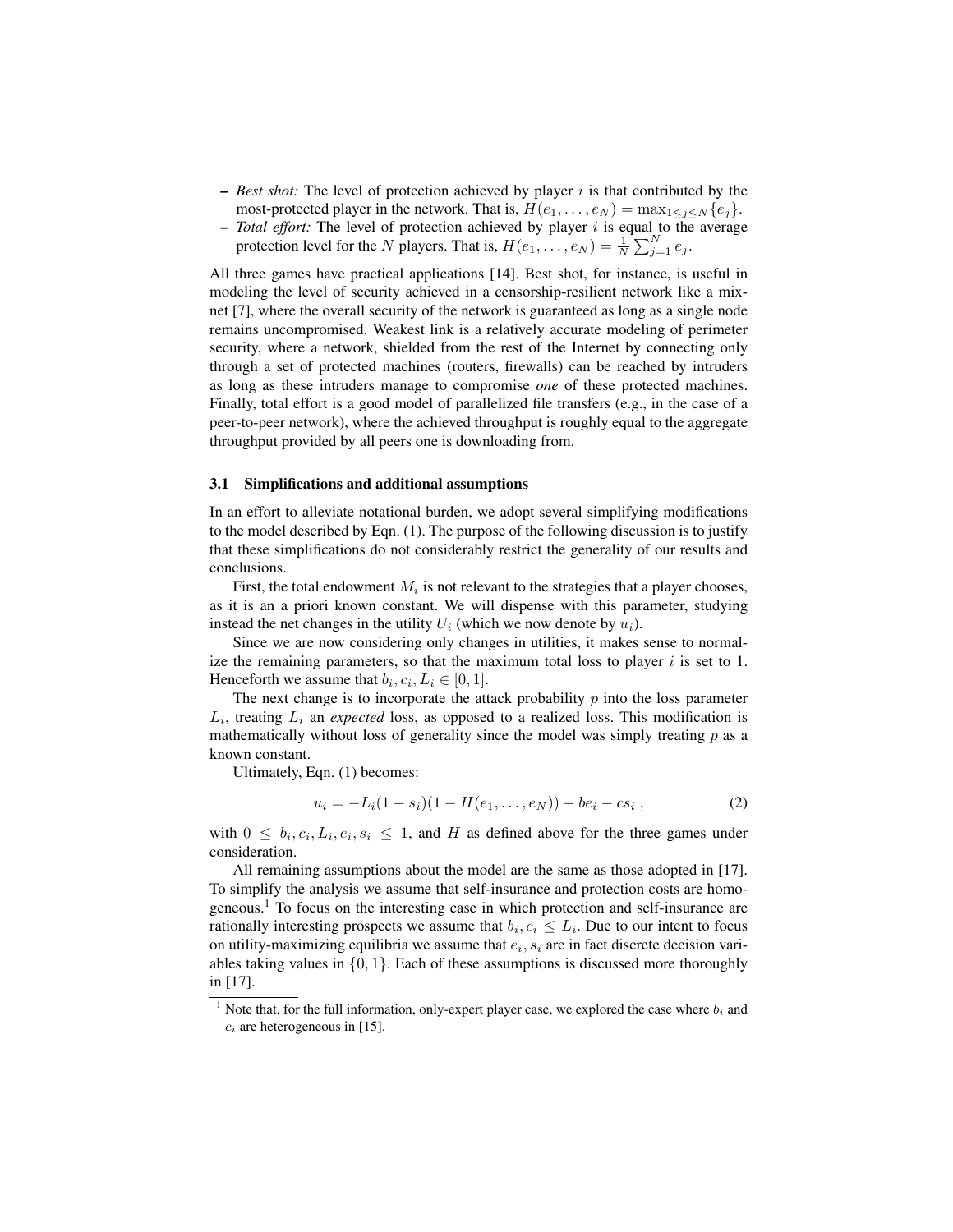Finally, to improve readability of the presentation, we will derive our initial results on protection equilibrium while ignoring caveats resulting from the availability of selfinsurance. Expanded results incorporating self-insurance are included in Appendix A.

# 4 Analysis

## 4.1 Methodology

To determine how the composition of experts can affect systemwide network protection in a security context, we analyze three distinct  $N$ -player security games in which there are k selfish experts ( $0 \le k \le N$ ) and  $N - k$  naïve players. We assume that the experts understand the dynamics of each game and choose strategies to maximize their own expected payoffs, while the naïve players choose whether to protect based on a simple cost-benefit analysis – comparing protection costs to their individual expected loss in the event of protection failure.

For expert agents, we distinguish between knowledge conditions about other players' expected losses. In a complete information environment, each expert has full knowledge of the expected losses of all players resulting from network protection failure. In an incomplete information environment, each expert knows her own expected loss in the event of protection failure, but only knows the distribution on these expected losses for all players (the uniform distribution).

Finally, to illustrate the drawbacks of selfish equilibria more generally, we compute the social optimum strategy for each game. To facilitate comparisons with the scenario involving selfish experts, we characterize the social optimum from the individual perspective of N cooperative agents.

#### 4.2 Protection Strategies in the Best Shot Security Game

In the best shot security game, the security of the network is determined by the highest protection level of any player (i.e.  $H(e_1, \ldots, e_N) = \max_j e_j$ ). The upshot of this game is that if a single player pays for full protection, then the whole network is protected. This scenario gives selfish experts an incentive to shirk protection responsibilities and pass the buck to other players. In the paragraphs below, we consider three different types of player configurations:  $k$  selfish experts with incomplete information,  $k$  selfish experts with complete information, and N cooperative experts.

Best Shot: k selfish experts with incomplete information In this player configuration, the rationale for expert  $i$  goes as follows. If she protects, she pays  $b$ ; and if she does not protect, she pays  $L_i \cdot TailE_{\neg i}^* \cdot FallN_{\neg i}^*$ , where  $FallE_{\neg i}^*$  is the probability (over the distribution on the expected losses  $L_j$ ) that all other experts fail to protect, and  $Fall_{\neg i}^*$  is the probability that all naive players fail to protect. We can easily compute  $Fall_{\neg i}^* = b^{N-k}$  (since naïve player j protects if and only if  $L_j \ge b$ ). It follows that expert *i* should protect if and only if  $b \leq L_i \cdot \text{Fall } E_{\neg i}^* \cdot b^{N-k}$ , or equivalently,  $L_i \geq \frac{1}{b^{N-k-1} \cdot FailE_{-i}^*}$ . To solidify the proper strategy, it remains to determine  $FailE_{-i}^*$ . To do this, we assume that the strategy is a symmetric Bayesian Nash equilibrium. In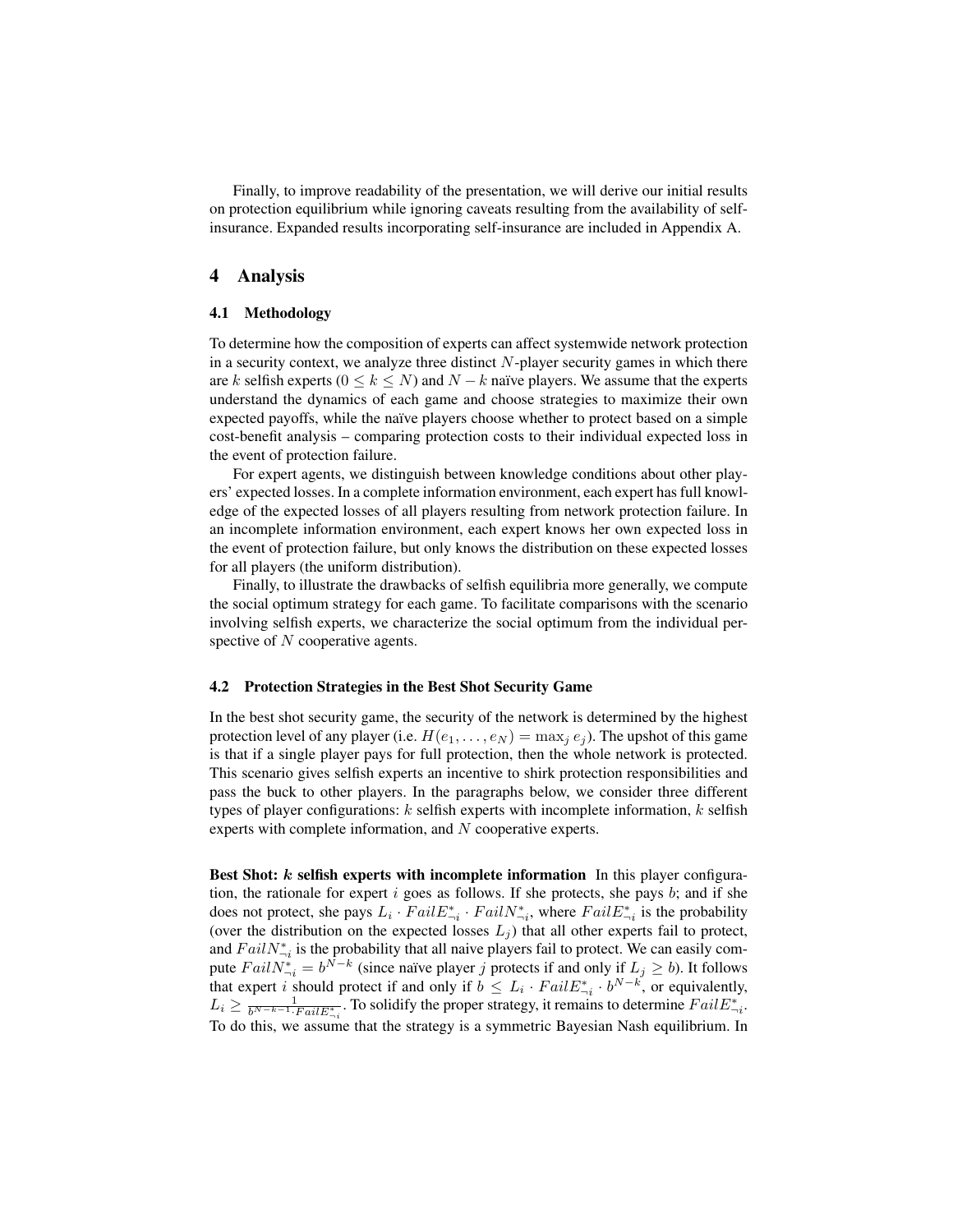this event, all experts have the same (pure) strategy of the form: "protect if and only if  $L_j \ge \alpha$ ," (where  $\alpha$  depends on b, k, and N). Since  $\alpha$  represents the lower protection threshold for all experts, we have  $FailE_{\neg i}^* = \alpha^{k-1}$ , and we can solve for  $\alpha$  using  $\alpha = \frac{1}{b^{N-k-1} \cdot \alpha^{k-1}}$ . The result is  $\alpha = b^{\frac{-N+k+1}{k}}$ . Thus the equilibrium strategy for expert i is to protect iff  $L_i \geq b^{\frac{-N+k+1}{k}}$ .

If  $k < N$ , then this strategy reduces to the simple conclusion that expert i should *never* protect.<sup>2</sup> The explanation is that if there are any naïve players in the network, the likelihood that any such player fails to protect is at most the cost of protection. Thus the expected loss of expert  $i$  in the event of a protection failure is strictly less than the cost of protecting.

If there are  $N$  players, then the above strategy simplifies to "protect if and only if  $L_i \geq b^{\frac{1}{N}}$ ." Uniform adoption of this strategy among all experts yields a viable symmetric Bayesian Nash equilibrium.

Best Shot: k selfish experts with complete information In this player configuration, the rationale for expert i goes as follows. If any of the naive players draws  $L_i > b$  they will protect, so none of the experts needs to (or in their own selfish interest ought to) protect. If none of the naive players make such draws, then the game reduces to one consisting of all expert players. Because the losses are drawn from a uniform distribution, one of the experts will have the highest draw  $L_j^*$ . If  $L_j^* \geq b$ , then this expert should protect. All other experts can refrain from protecting. If all of the  $L_j$  are less than b, then the network will remain unprotected. To summarize, the equilibrium strategy is for expert *i* to protect if and only if  $b \leq L_j < L_i$  for all  $j \neq i$ .

Best Shot: N cooperative experts with complete information We next consider what happens in the best shot game if experts can cooperate to share wealth in an effort to reduce their overall expected costs. First note that if the network is not protected, then the sum of players' losses is  $\sum_{j=1}^{N} L_j$ . If  $\sum_{j=1}^{N} L_j \geq b$ , then for the purpose of maximizing expected outcomes, it would be advantageous for each expert to contribute toward ensuring protection. One quite reasonable strategy is for player i to pay  $\frac{L_i \cdot b}{\sum_{j=1}^N L_j}$ , and for the sum paid (which is  $b$ ) to be used to pay for a single player's protection cost (say the player with the highest  $L_j$ ). This strategy is fair, symmetric, and results in the lowest possible sum of expected long term costs for all players.

#### 4.3 Protection Strategies in the Weakest Link Security Game

In the weakest link security game, the security of the network is determined by the lowest protection level of any player (i.e.  $H(e_1, \ldots, e_N) = \min_i e_i$ ). The upshot of this game is that for the network to be protected, every player must pay for protection. This scenario gives rational players cause to worry whether other players will defect, ultimately resulting in a notable systemwide protection disincentive. Our analysis of player configurations below is structured analogously to the best shot case.

 $2$  This idea confirms the result from [17] which considered the case of one expert.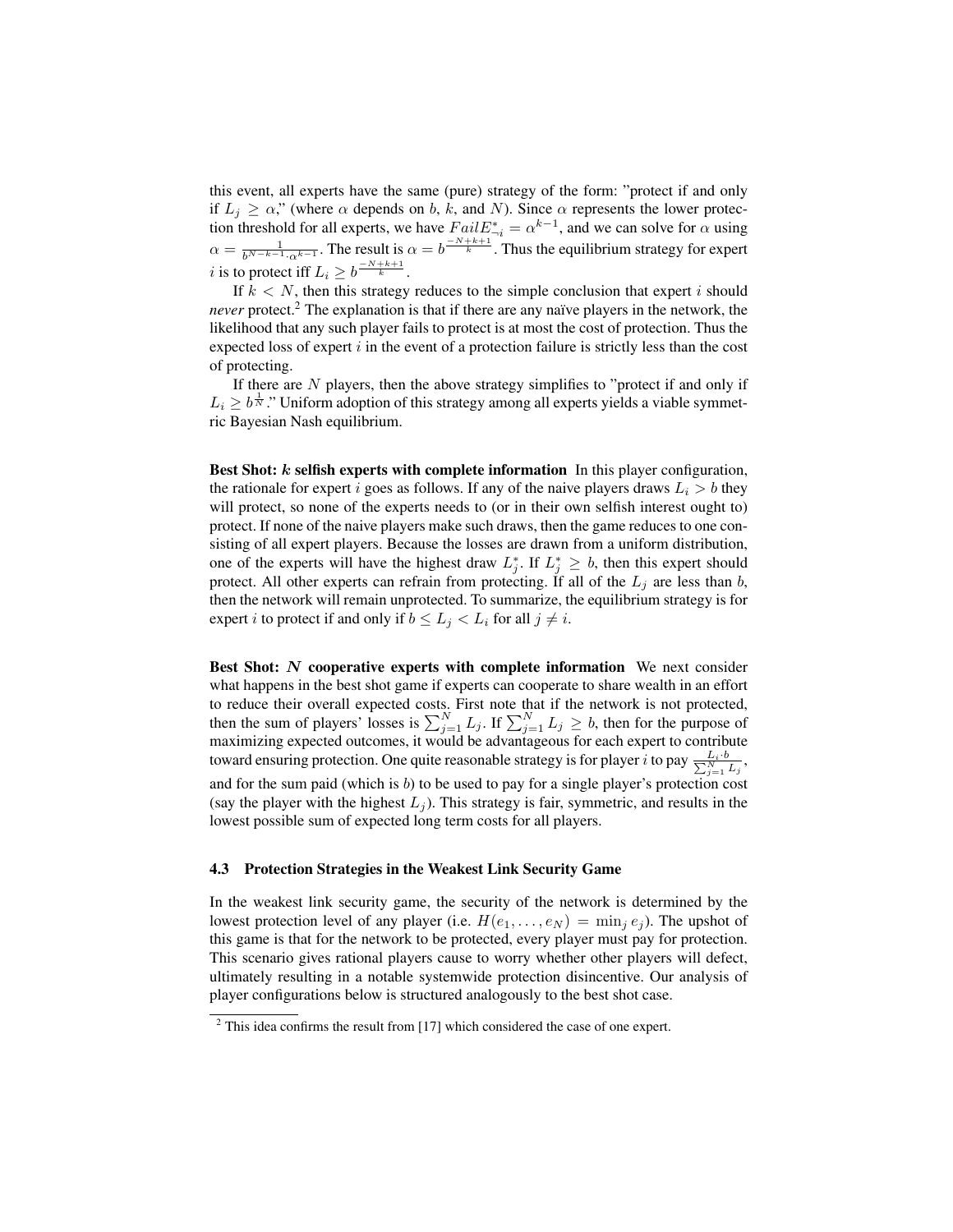Weakest Link:  $k$  selfish experts with incomplete information In this player configuration, the rationale for expert  $i$  can be framed as follows. If she does not protect, then she loses  $L_i$ , while if she protects, she pays  $b + L_i \cdot (1 - ProtE_{\neg i}^* \cdot ProtN_{\neg i}^*)$ , where  $Prot E_{\neg i}^*$  is the probability that all other experts protect, and  $Prot N_{\neg i}^*$  is the probability that all naive players protect. The condition for player  $i$  to choose protection can be expressed as  $b + L_i \cdot (1 - Prot \mathbb{E}_{\neg i}^* \cdot Prot \mathbb{N}_{\neg i}^*) \leq L_i$ , and this can be simplified (assuming the probabilities in question are non-zero) to the condition:  $L_i \geq \frac{b}{Prot E^*_{-i} \cdot Prot N^*_{-i}}$ .

We know that  $Prot N_{\neg i}^* = (1 - b)^{N-k}$ , because naive player j protects if and only if  $L_j \geq b$ ; and it remains to determine  $ProtE_{\neg i}^*$ . As we did in the best shot case, we will assume that the strategy for player  $i$  is one component of a symmetric Bayesian Nash equilibrium, and that expert  $j$  plays an identical strategy of the form "protect if and only if  $L_j \ge \gamma$ ", for some  $\gamma$  depending on b, k, and N. Under these conditions, we have  $ProtE_{\neg i}^* = (1 - \gamma)^{k-1}$ , and so we may solve for  $\gamma$  using  $\gamma = \frac{b}{(1 - \gamma)^{k-1}(1 - b)^{N-k}}$ .

For the purpose of numerical analysis we can rewrite the above equation as

$$
\gamma (1 - \gamma)^{k-1} = \frac{b}{(1 - b)^{N-k}}.\tag{3}
$$

Unfortunately, there is no algebraic solution for  $\gamma$  when  $k \geq 5$ . Figure 1 plots  $\gamma$  as a function of  $b$  for various values of  $k$  and  $N$ .



Fig. 1. Evolution of  $\gamma$  as defined by Eqn. (3). We plot the evolution of  $\gamma$  as a function of the protection cost b for various network sizes N and various number of expert users k Recall that  $\gamma$ is an upper bound for expected losses that determines whether an expert in the given configuration will participate in a protection equilibrium. Player i protects if and only if  $L_i \geq \gamma$ .

Weakest Link:  $k$  selfish experts with complete information In this player configuration, if any naive player j draws  $L_j < b$  he will not protect, and so systemwide protection will fail, and so no expert will protect. Similarly if expert j draws  $L_i < b$ then (absent cooperation opportunities) she will not protect, and again systemwide protection will fail. The only (noncooperative) scenario in which the network is protected,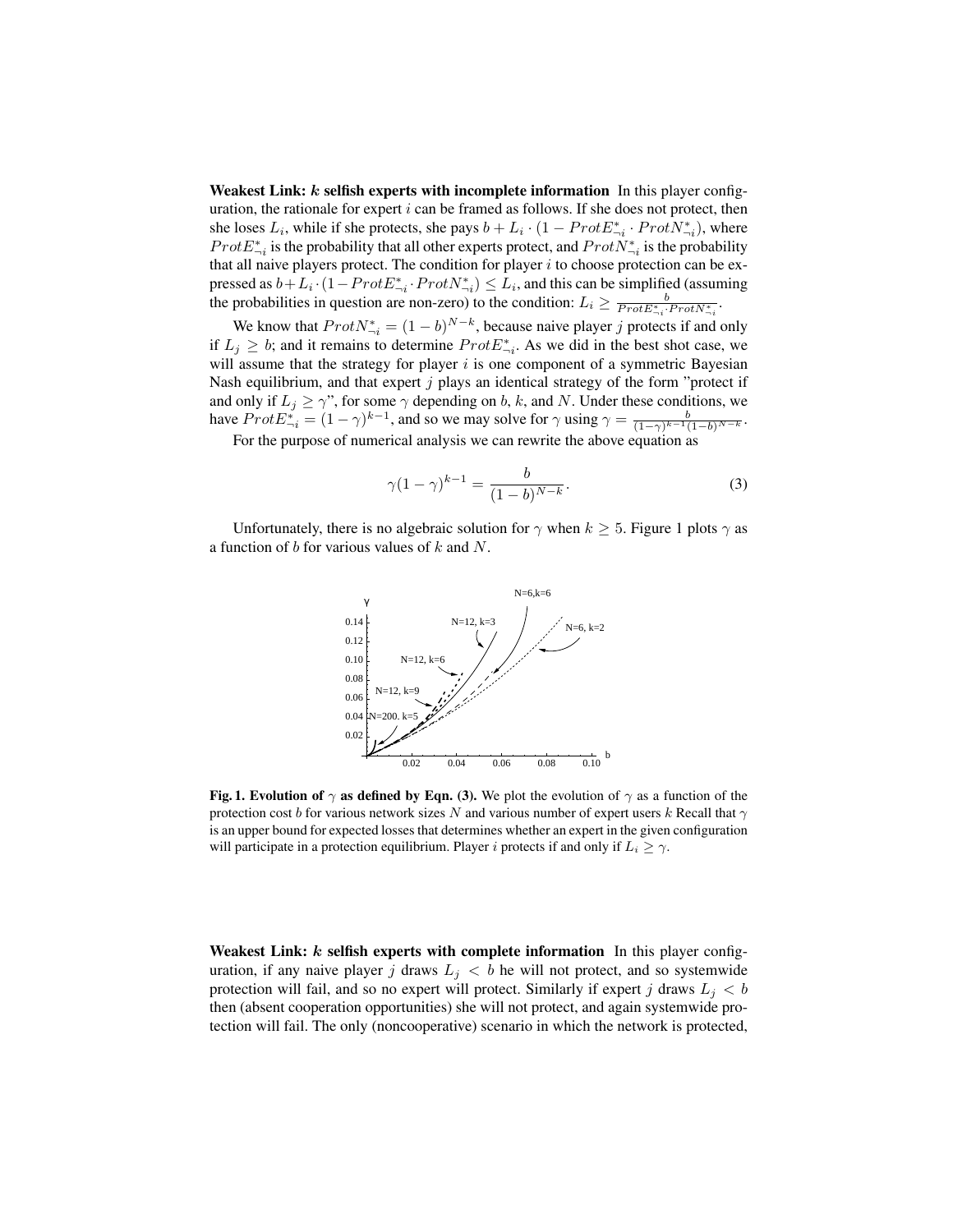thus occurs when each and every player draws  $L_j \geq b$ . In this case, everyone will protect, and the network will be protected. The equilibrium strategy for expert  $i$  is thus to protect if and only if every player j draws  $L_j \geq b$ .

Weakest Link: N cooperative experts with complete information The cost to protect the entire network in the weakest link game is bN. Thus if  $\sum_{j=1}^{N} L_j \geq bN$ , it is, over the long term, advantageous for all the players to cooperate and protect the network. A sensible cooperative equilibrium strategy in this instance is for player  $i$  to pay  $\frac{L_i b N}{\sum_{j=1}^N L_j}$  if and only if  $\sum_{j=1}^N L_j \ge bN$ ; and for the total amount collected  $(bN)$  to be divided equally among all players for the purpose of network protection.

#### 4.4 Protection Strategies in the Total Effort Security Game

In the total effort security game, the security of the network is determined by the average protection level of players, (i.e.  $H(e_1, \ldots, e_N) = \sum_j \frac{1}{N} e_j$ ). The upshot of this game is that every player receives a partial benefit from his or her contribution to the protection effort. It turns out that this benefit does not depend on the number of other players who choose to protect. Thus a player's decision to contribute to the protection effort can be made without considering the choices of other players. We discuss three player configuration below, following the format of the other two games described above.

Total Effort:  $k$  selfish experts with incomplete information In this configuration, player *i*'s strategy can be framed as follows. If she protects, she pays  $b + L_i \cdot (1 \frac{ExpProt^*_{-i}+1}{N}$ ) where  $ExpProt^*_{-i}$  is the expected number of players in the network other than i that choose protection. If she does not protect she pays  $L_i \cdot (1 - \frac{ExpProt_{\neg i}^*}{N})$ . Thus player *i* should protect if and only if  $b + L_i \cdot (1 - \frac{ExpProt_{-i}^* + 1}{N}) \leq L_i \cdot (1 \frac{ExpProt^*_{-i}}{N}$ ). This inequality simplifies to  $L_i \geq bN$ . Notably, this condition does not depend on the value of  $ExpProt_{\neg i}^*$  or any other variable related to the choices of other players. Expert i should protect if and only if  $L_i \geq bN$ .

Total Effort: k selfish experts with complete information Similar to the situation above, if experts have complete information in a total effort security game, they can determine other players' protection incentives. However, the core economic structure remains the same as in the case incomplete information. That is, for protection to be a worthwhile investment strategy for player i, it is necessary and sufficient that  $L_i \geq bN$ .

Total Effort: N cooperative experts with complete information If coordination is allowed in this game, the situation is analogous to the cooperative efforts in the weakest link game. The cost to protect the entire network in the total effort game is still  $bN$ . Thus if  $\sum_{j=1}^{N} L_j \ge bN$ , it is, over the long term, advantageous for all the players to cooperate and protect the network. A sensible cooperative equilibrium strategy in this instance is for player i to pay  $\frac{L_i bN}{\sum_{j=1}^N L_j}$  if and only if  $\sum_{j=1}^N L_j \ge bN$ ; and for the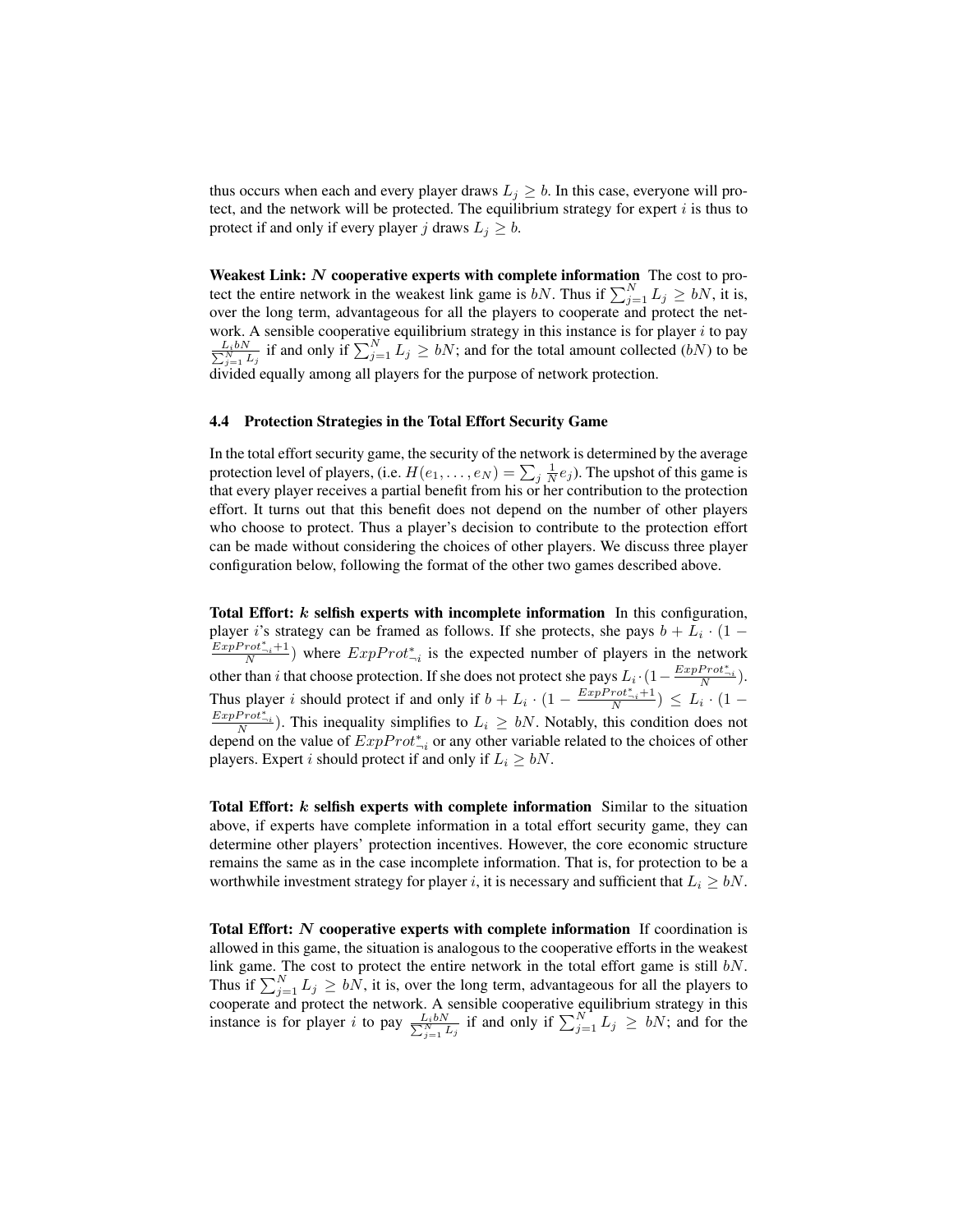total amount collected  $(bN)$  to be divided equally among all players for the purpose of network protection. Such a strategy, if agreed upon in advance, in guaranteed to yield a higher expected payoff for every player over the course of time – i.e. over the course of numerous draws of expected losses  $L_i$  from the uniform distribution on [0, 1].

# 5 Numerical Illustrations and Observations

To synthesize the information from our previous analysis, we compare, using tables and graphs, the decision outcomes resulting from various configurations of information conditions and expert player configurations. For each game, we compute the conditions for expert i to protect, the probability that expert i protects (over the distribution on  $L_i$ ), the expected contribution of expert i, and the expected level of network protection – where 1 denotes complete network protection and 0 denotes no protection. All probabilities and expected values are computed assuming each  $L_i$  is drawn independently from the uniform distribution on [0, 1]. Our discussion of these numerical results focuses primarily on the effect of experts on the probability of network protection.

## 5.1 Best Shot

Systemwide protection results for the best shot game are shown in Table 1.

| Composition       | Experts'   | Conditions                             | Probability                    | Expected                           | Probability            |
|-------------------|------------|----------------------------------------|--------------------------------|------------------------------------|------------------------|
| of Expert         | Knowledge  | under which                            | that Player                    | Contribution                       | of Network             |
| Players           | of Losses  | Expert <i>i</i> Protects               | <i>i</i> Protects              | from Player $i$                    | Protection             |
| $k$ Selfish       | incomplete | Never                                  | $\Omega$                       | $\theta$                           | $1-\overline{b^{N-k}}$ |
| $1 \leq k \leq N$ |            |                                        |                                |                                    |                        |
| $N$ Selfish       | incomplete | $L_i \geq b^{\frac{1}{N}}$             | $1-b^{\frac{1}{N}}$            | $(1-b^{\frac{1}{N}})$<br>$b \cdot$ | $1-b$                  |
| $k$ Selfish       | complete   | $\forall$ Expert $j \neq i, L_i > L_j$ | $b^{N-k}(1-b)$<br>$\mathbf{k}$ | $b^{N+1-k}(1-b)$                   | $1-h^N$                |
| $1\leq k\leq N$   |            | and $\forall$ Naïve j, $L_i < b$       |                                |                                    |                        |
|                   |            | and $L_i > b$                          |                                |                                    |                        |
| $N$ Naïve         |            | $L_i > b$                              | $1-b$                          | $b(1-b)$                           | $1-h^N$                |
| $N$ Cooperative   | complete   | $\sum_i L_i \geq b$                    | $-\frac{b^N}{N!}$              | $rac{b^N}{N!}$<br>$\frac{b}{N}$    | $rac{b^N}{N!}$         |

Table 1. Best Shot Security Game: Bayesian Nash Symmetric Protection Equilibrium with  $N$ Players.

Perhaps the most interesting point to observe about this table in terms of overall network protection is that, in the incomplete information case, increasing the number of experts actually decreases the protection level of the network. This is because experts are incentivized to free-ride when other players are paying for protection. The more experts there are in the network, the more freeriding takes place.This effect can be seen directly in Figure 2 which plots the expected systemwide network protection level as a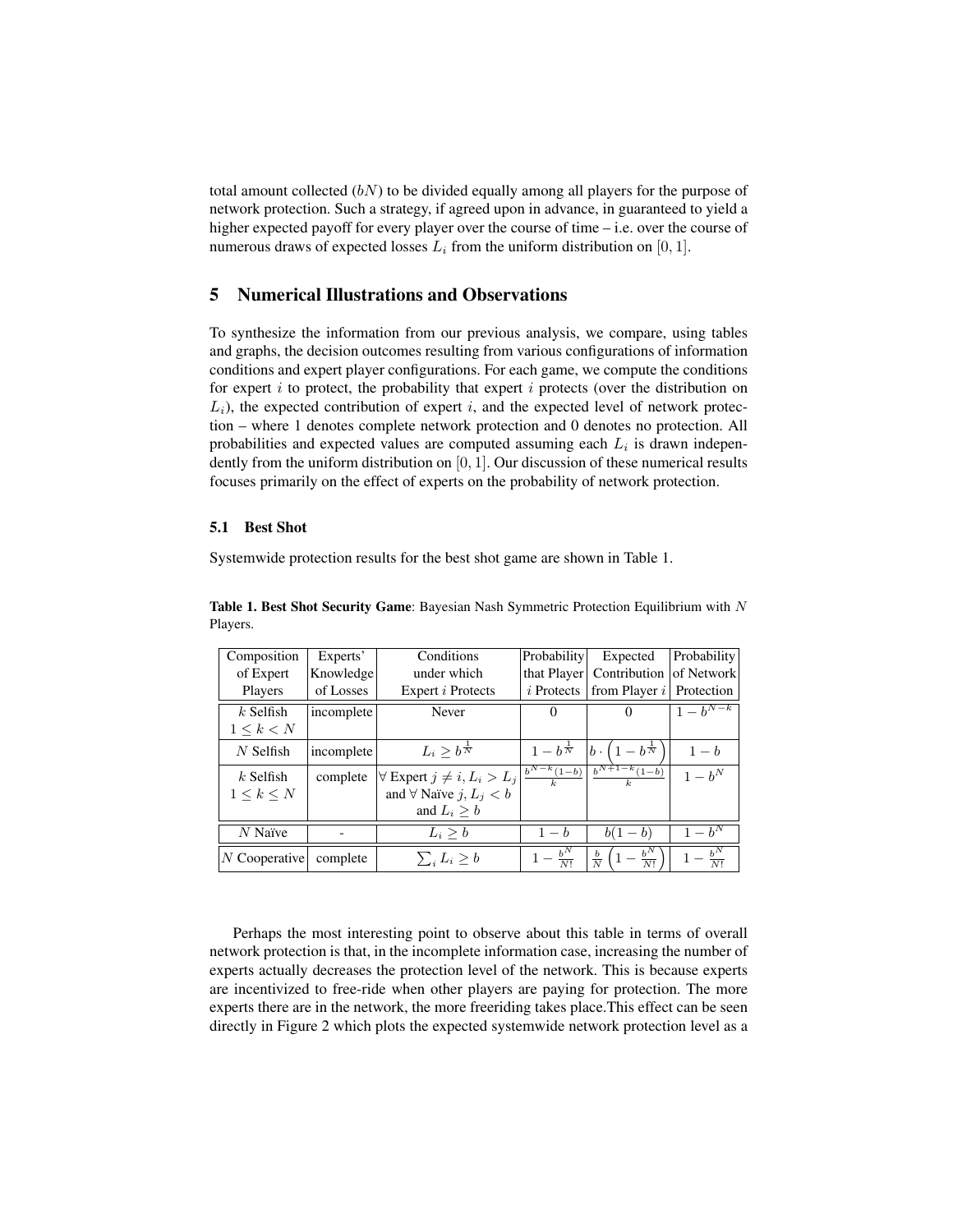function of protection costs for various configurations of experts in a 6-player best shot game.



Fig. 2. Best shot. Evolution of the network protection level as a function of the protection cost b. The different plots vary the number of experts k in a network of  $N = 6$  players. We observe that the fewer experts participating in the game, the higher the network protection level is, on average.

In the complete information case, the expected protection outcome for the network is the same regardless of the number of experts. The net effect is always that the network will always be protected if any of the players draws  $L_i \geq b$ .

The best shot game is especially effective at highlighting the advantage of cooperation. In a configuration of cooperative experts, each player bears a substantially smaller expected cost burden, and the network is far more likely to be secure, in comparison to the analogous configuration of selfish experts with complete information.

#### 5.2 Weakest Link

Systemwide protection results for the weakest link game are shown in Table 2. As was the case in the shot game, the limited information scenario has the property that increasing the number of experts in the game decreases the protection level of the network. Experts are influenced by the risk that other players will be the weak link that causes a protection failure. This risk has a cascading effect, so that as more experts are added, the risk of defection increases.

Except for the similarity between 1 and 2 experts, each additional expert reduces the likelihood of systemwide protection. Figure 3 plots the expected systemwide network protection level as a function of protection costs for various configurations of experts in a 6-player weakest link game.

Observe that in configurations of experts with limited information in the weakest link game, there is an abrupt cut-off in the protection levels facilitating protection conditions. As shown in the decision analysis, once the price of protection exceeds a given value, there no longer exist any protection equilibrium, and so all the experts in the network will choose not to protect.

In the case of complete information, the only scenario in which the network is protected is when, for every player, the individual expected loss is more than the protection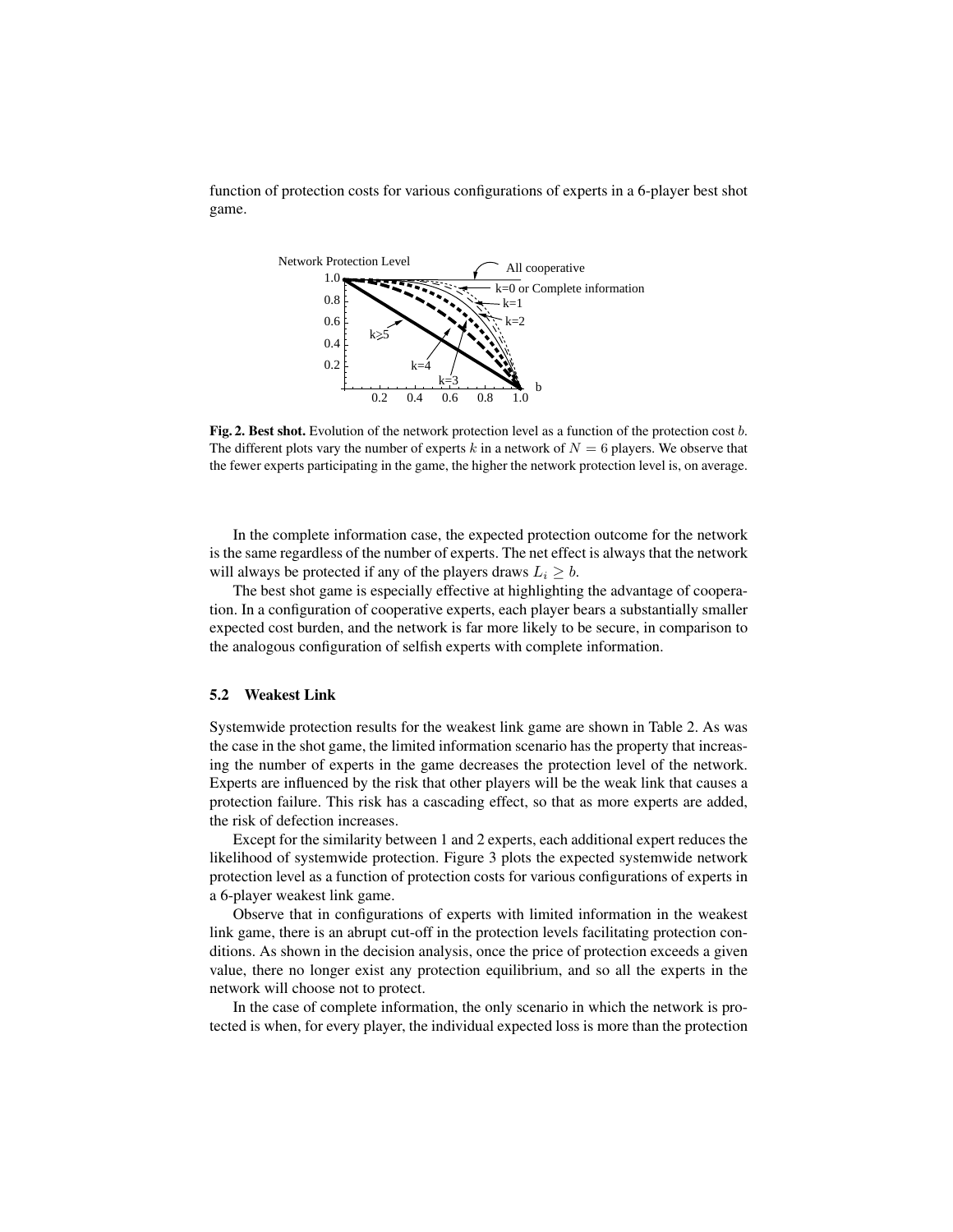Table 2. Weakest Link Security Game. Bayesian Nash Symmetric Protection Equilibrium with N Players

| Composition       | Experts'   | Conditions               | Probability | Expected                     | Probability                                                  |
|-------------------|------------|--------------------------|-------------|------------------------------|--------------------------------------------------------------|
| of Expert         | Knowledge  | under which              |             | that Player   Contribution   | of Network                                                   |
| Players           | of Losses  | Expert <i>i</i> Protects |             | $i$ Protects from Player $i$ | Protection                                                   |
| $k$ Selfish       | incomplete | * $L_i > \gamma$         |             |                              | $1 - \gamma$ $b(1 - \gamma)$ $ (1 - b)^{N-k}(1 - \gamma)^k $ |
| $1 \leq k \leq N$ |            |                          |             |                              |                                                              |
| $k$ Selfish       | complete   | $\forall j, L_j \geq b$  |             | $(1-b)^N$ $b(1-b)^N$         | $(1-b)^{N}$                                                  |
| $1 \leq k \leq N$ |            |                          |             |                              |                                                              |
| $N$ Naïve         |            | $L_i > b$                | $(1-b)$     | $b(1-b)$                     | $(1-b)^N$                                                    |
| $N$ Cooperative   | complete   | $\sum_i L_j \geq bN$     | $**$ $\rho$ | $b\rho$                      | ρ                                                            |

\*  $\gamma$  is the least positive solution (if a solution exists) to the equation  $\gamma (1 - \gamma)^{k-1} = \frac{b}{(1-b)^{N-k}}$ . \*\*  $\rho$  can be computed using well-known formulas for the uniform sum distribution. If  $bN \leq 1$ , we have  $\rho = 1 - \frac{(bN)^N}{N!}$ . More generally,  $\rho = \int_{bN}^N \frac{1}{2(N-1)!} \sum_{k=0}^N (-1)^k {n \choose k} (bN-k)^{N-1}$ .  $sgn(bN - k)$ .

cost. The same network protection outcome results from a configuration of  $N$  naïve players (although the naïve players pay a much higher expected cost for the same net protection effect).

In the cooperative game, the expected protection cost for each player is a bit higher, but the overall expected cost is less (compared to the analogous game with selfish experts), and systemwide network protection is substantially improved. Computing the expected protection contribution for this game requires determining the likelihood that a sum of independently and uniformly distributed random variables from [0, 1] exceeds an arbitrary threshold  $(bN)$ . The desired probability is easily computed using wellknown formulas for the uniform sum distribution, although it is somewhat cumbersome to express.

#### 5.3 Total Effort

Systemwide protection results for the total effort game are shown in Table 3. This game differs from the best shot and weakest link games in that the decision to protect does not depend on the choices of the other players. It is individually worthwhile for an expert to protect the network only if the cost of protection is a  $\frac{1}{N}$  fraction of the player's expected loss. For experts, this results in a high threshold for protection – an unfortunate occurrence since protection by any individual player would increase the utility for every player.

In the configuration consisting only of naïve players, protection is much more likely, even though much of the time (over the distribution on  $L_i$ ) paying that protection cost is a losing investment. This can be seen by comparing the naïve configuration to the cooperative one as shown in Figure 4. The expected network protection level for naïve users exceeds the social optimum protection level whenever  $b \geq \frac{1}{2}$ .

The cooperative game affords the same result as in the weakest link game.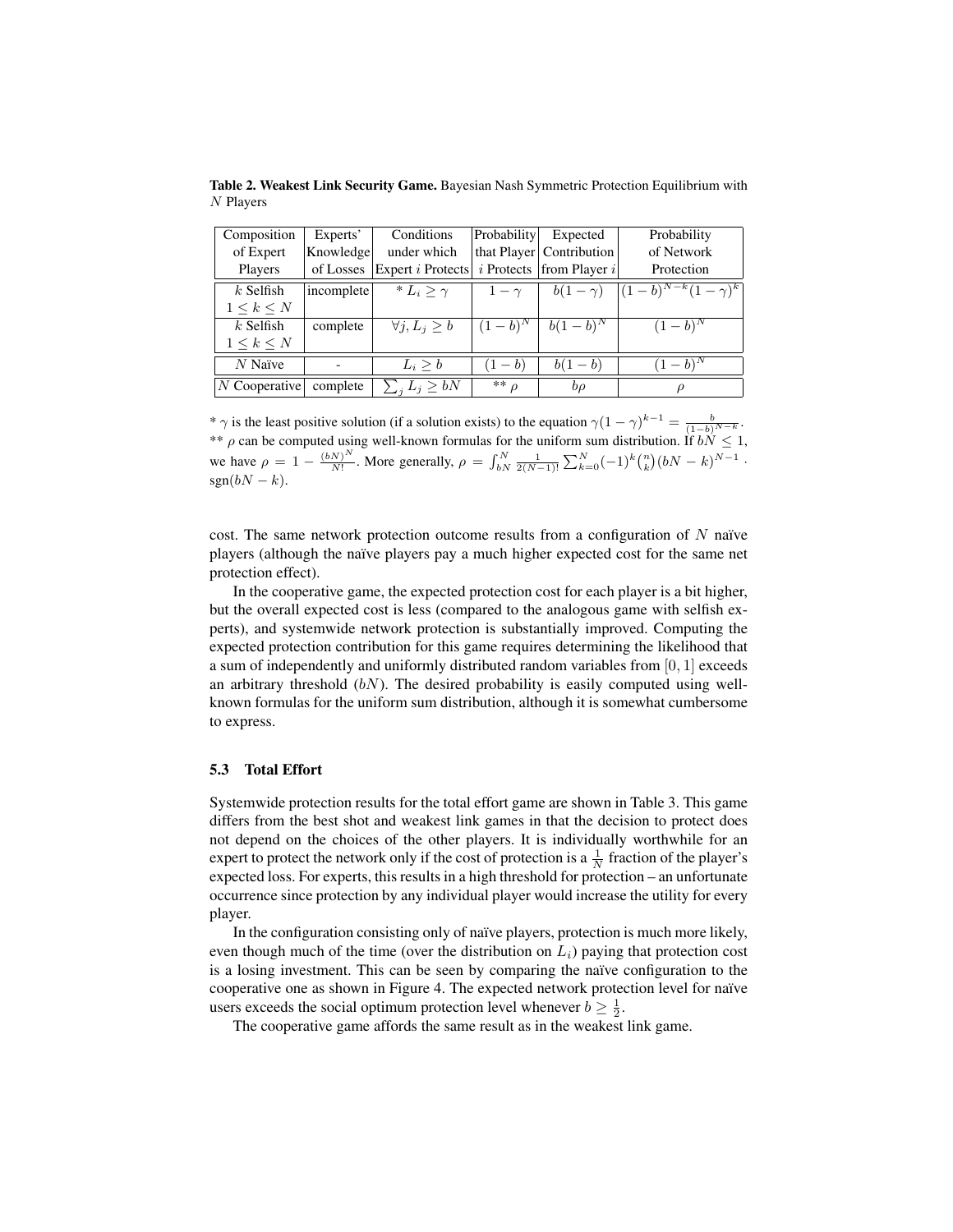

(a) Evolution of expected network protection as a function of b. The thick lines represent cases on which we zoom in (b).

(b) Zoom on small values of the protection cost b.

Fig. 3. Weakest link. Evolution of the network protection level as a function of the protection cost b. The short lines illustrate the presence of limiting conditions on protection equilibria for this game. Where the lines end, the expected network protection level becomes zero. Also note that the cases  $k = 1$  and  $k = 2$  produce identical curves.

Table 3. Total Effort Security Game. Bayesian Nash Symmetric Protection Equilibrium with N Players

| Composition       | Experts'   | Conditions               | Probability | Expected                     | <b>Expected Level</b> |
|-------------------|------------|--------------------------|-------------|------------------------------|-----------------------|
| of Expert         | Knowledge  | under which              |             | that Player   Contribution   | of Network            |
| Players           | of Losses  | Expert <i>i</i> Protects |             | $i$ Protects from Player $i$ | Protection            |
| $k$ Selfish       | incomplete | $L_i > bN$               | $1-bN$      | $b(1-bN)$                    | $1-bN$                |
| $1 \leq k \leq N$ |            |                          |             |                              | if $bN < 1$           |
| $k$ Selfish       | complete   | $L_i > bN$               | $1-bN$      | $b(1-bN)$                    | $1-bN$                |
| $1\leq k\leq N$   |            |                          |             |                              | if $bN < 1$           |
| $N$ Naïve         |            | $L_i > b$                | $(1-b)$     | $b(1-b)$                     | $(1-b)$               |
| $N$ Cooperative   | complete   | $\sum_i L_j \geq bN$     | $*\rho$     | $b\rho$                      | Ω                     |

\*  $\rho$  can be computed using well-known formulas for the uniform sum distribution. If  $bN \leq 1$ , we have  $\rho = (1 - \frac{(bN)^N}{N!})$ . More generally,  $\rho = \int_{bN}^N \frac{1}{2(N-1)!} \sum_{k=0}^N (-1)^k {n \choose k} (bN-k)^{N-1}$ .  $sgn(bN - k)$ .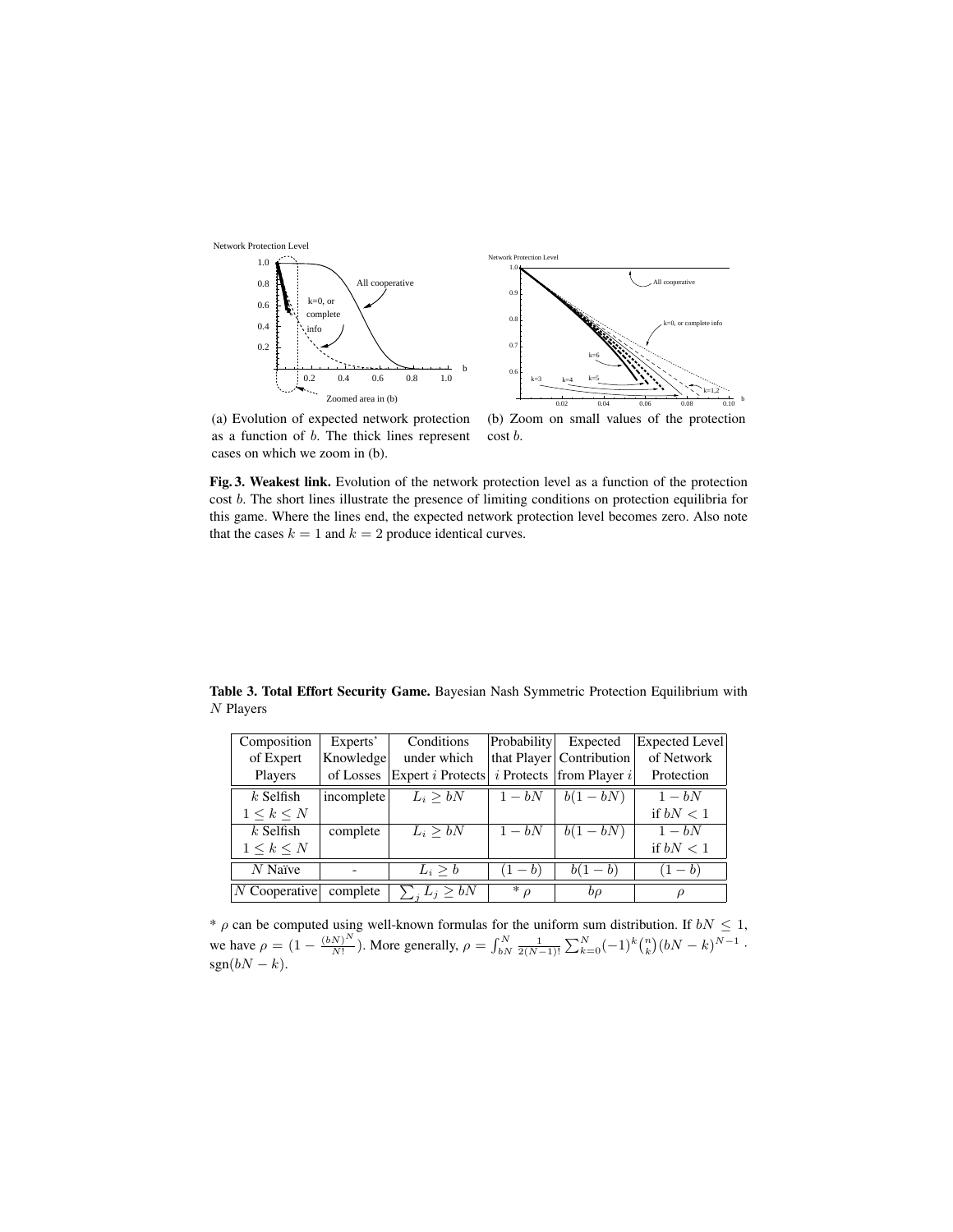

Fig. 4. Total effort. Evolution of the network protection level as a function of the protection cost b. For any number of experts  $k \geq 1$ , the network protection level is inferior to that obtained with a network solely consisting of naïve players. The cooperative equilibrium, here, provides a less desirable overall system outcome as soon as b exceeds 0.5.

# 6 Discussion and Conclusion

We carried out a game-theoretic analysis of the impact of the number of security experts in a network of competitive players facing a common security threat, under limited information. Our results are somewhat counter-intuitive, in that in all three scenarios considered (best shot, weakest-link and total effort), the addition of selfish experts actually *never* increases the expected level of systemwide network protection. This outcome is rather unexpected, considering our previous result [17], which showed that a lone expert in a network of naïve players stood to make considerable payoff gains compared to naïve players, regardless of the information condition in which the game was played. We thus could have expected that adding more experts would help the network as a whole, but the force of the negative externalities in play *in all scenarios* actually drives the overall security of the network down.

On the other hand, and much less surprisingly, having N *cooperative* experts improves individual expected payoffs, and dramatically increases the expected level of systemwide network protection (relative to N selfish experts).

In sum, we showed in [17] that user expertise could lead to strong individual benefits even in the case of limited information. The present paper shows that, from a community standpoint, expert users may not only be invaluable contributors, but also free-riders preying on the weaknesses of naïve users. As a result, even networks populated with a large share of sophisticated users will frequently not achieve superior security. One of the direct outcomes of this work is that user education needs to highlight the cooperative nature of security, and heighten the community sense of better educated computer users.

While the model proposed has some limitations, and oversimplifications, we believe that it raises a number of points that warrant further consideration by security practitioners.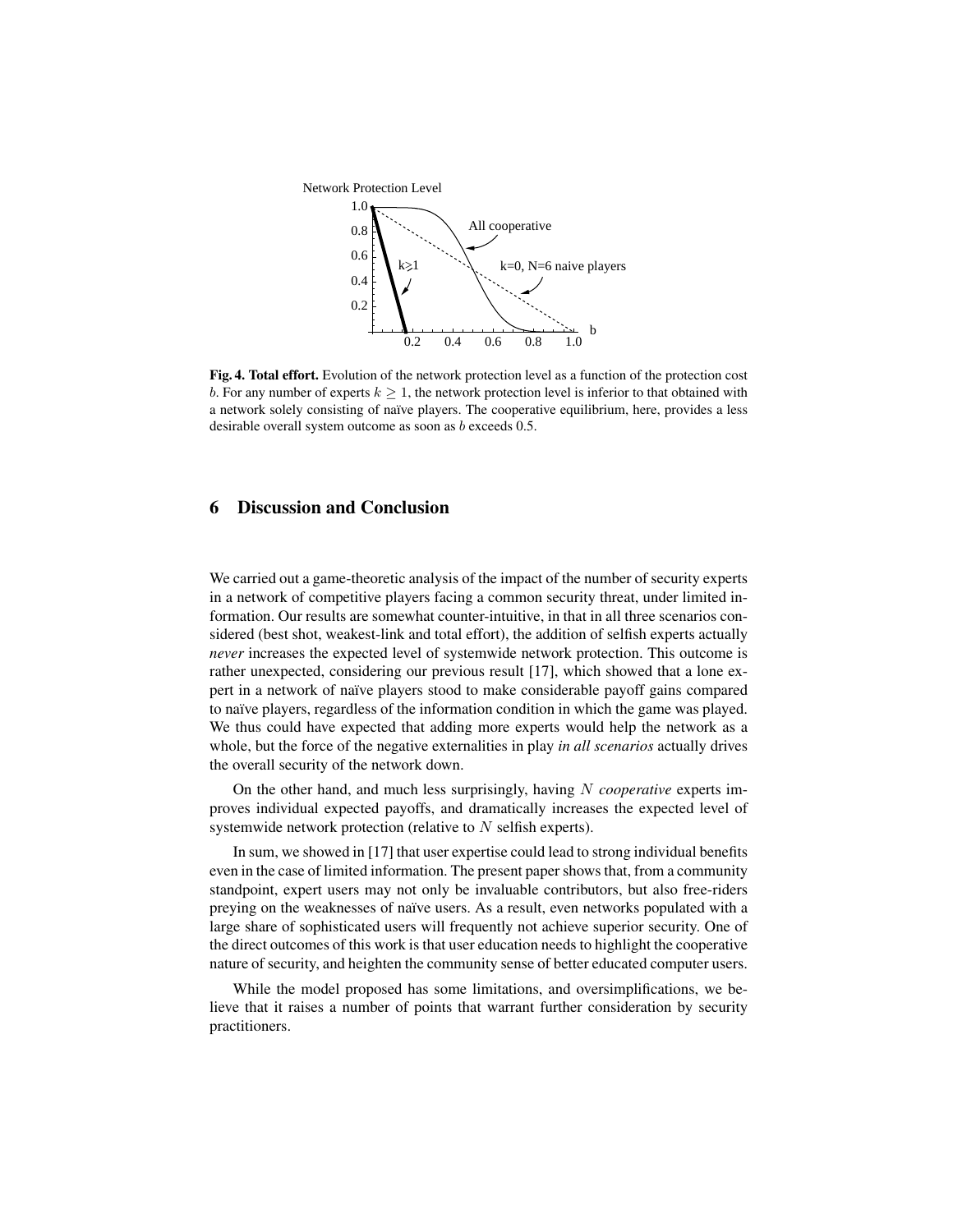#### 6.1 Caveats

Our model of limited information is decidedly simple. Only one parameter is unknown to player i, the expected loss  $L_j$  for players  $j \neq i$ . Even so, we assume that player i knows the probability distribution of  $L_j$ .<sup>3</sup> In practice, even that probability distribution may be unknown to most players, and the nominal costs of protecting or self-insuring  $(b \text{ and } c \text{ respectively})$  may also be heterogeneous, and unknown. We note that, if all external costs and potential losses are unknown, all players may have to resort to naïve strategies since they have no way of estimating the externalities in play. More generally, our crude, binary, distinction between na¨ıve and expert players is much more nuanced in practice, where we likely would find a near-continuum of expertise levels, ranging from the abysmally clueless to the highly cognizant. Nonetheless, we believe that our model captures the salient distinction between users who do understand externalities and the role they play, and those who do not.

#### 6.2 Applications

There are three immediate applications of the mathematical results we obtained.

*Tragedy of the commons in best-shot games.* Best shot security environments are in theory extremely resilient to security threats, since only one agent needs to contribute vigorously (or act securely) to save the whole network. However, our results indicate that there may be a "tragedy of the commons" situation in play, where none of the agents actually has an interest in fulfilling that role. The interesting point is that limited information exacerbates this phenomenon, something we first identified in prior work [14].

*Fragility of weakest-link games.* Likewise, we discovered that weakest-link games have an increased fragility in presence of expert players and limited information. Weakestlink games are known to offer a vexing set of negative externalities [14, 15, 35], and they rarely converge to a satisfying equilibrium [34]. Unfortunately, one outcome of this work is that limited information degrades even more the likelihood of reaching an acceptable state when players understand the externalities at hand.

*Developing side-payment mechanisms.* The main take-away from the mathematical formalism proposed in this paper is that, while selfish experts lead to extremely undesirable protection equilibria in the presence of limited information, cooperative experts can completely change the outcome of a game, *and* cooperation can likely be enforced by simply considering side-payments between users [21]. Determining how these sidepayments could be carried out highly depends on the context in which the game is played, but it is not inconceivable to imagine bilateral contractual relationships between pairs of players. For example, between ISPs, such side-payments could be made at the time transit agreements are established.

 $3$  For the sake of simplicity of the presentation, we assumed the uniform distribution, but similar derivations could be carried out for any known, "well-behaved" probability distribution.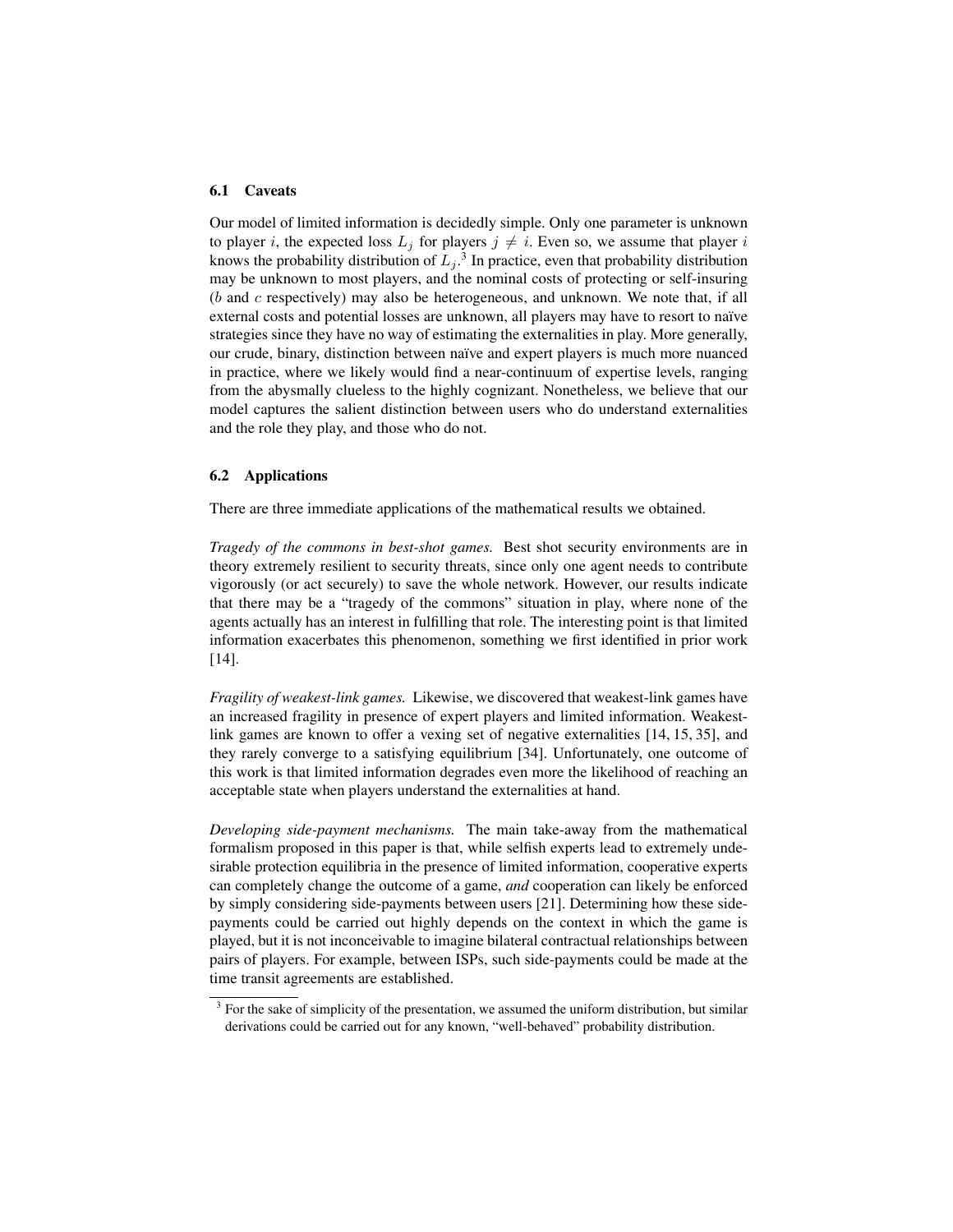#### 6.3 Public policy impact

Beyond the applications outlined above, we believe that our work has a clear public policy impact, on at least two levels.

*Inter-agency collaboration.* In the United States, and in many other countries, national security is not within the purview of a single governmental agency. While, in the U.S., the Department of Homeland Security was created after 9/11 as a vehicle to centralize national security decisions, the reality is that a multitude of government agencies (CIA, NSA, Pentagon, Coast Guard, Bureau of Alcohol, Tobacco and Firearms etc.) are involved, at one degree or another, in such decisions. Such agencies are usually competing for funding budgets, and could be viewed as competing players in national security matters. What we have seen from our model, is that having qualified personnel in all of these agencies actually exacerbates the harmful effects of competition. As such, enforcing collaboration between the different agencies playing a role in containing a threat is not just a desirable goal, it is an absolute necessity to achieve any level of security.

*User education* The need for technical user education and training has been repeatedly emphasized by security researchers, based on empirical field studies (e.g., [30]) and analytical results (e.g., [16, 17]). Yet, while user education has primarily focused on better understanding of the threats faced, our results indicate that, an equally, if not more important aspect of user education should be in highlighting the cooperative nature of security, and fostering the community sense of high-skilled computer users.

#### 6.4 Future research directions

This paper closes an arc of research on game-theoretic modeling of negative externalities in information security, by complementing our previous work on game-theoretic models of complete information [14, 15], and decision-theoretic models of incomplete information [16,17]. This does not mean that there are no other interesting directions to pursue on these models, but we believe that to go to the next level, we need to inform our models with field data. In particular, we are interested in removing assumptions on the nature of the various cost functions on which we rely. For instance, surely, the cost incurred by deploying protection measures is not perfectly linear in the degree of protection deployed. Behavioral biases (e.g., risk-aversion [19]) can also create a dichotomy between actual and perceived costs. We have started preliminary investigations through user studies [13], but plan on enriching our models with field data applied to specific contexts. For instance, we are considering whether we can find evidence of correlation between (de)peering decisions and the amount of undesirable traffic (e.g., attack traffic) traversing different ISP networks.

### References

1. A. Acquisti. Privacy in electronic commerce and the economics of immediate gratification. In *Proceedings of the 5th ACM Conference on Electronic Commerce (EC'04)*, pages 21–29, New York, NY, May 2004.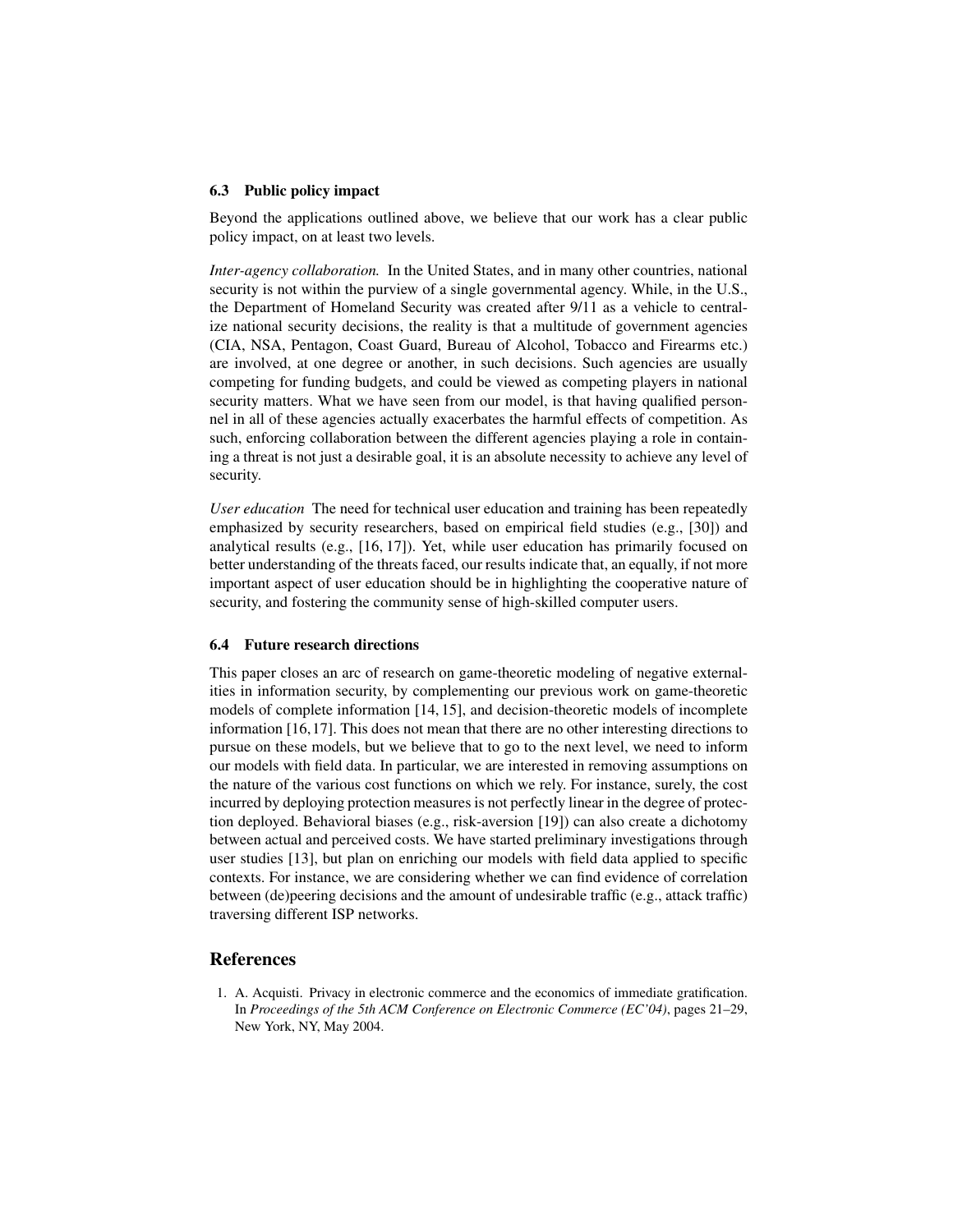- 2. A. Acquisti and J. Grossklags. Privacy and rationality in individual decision making. *IEEE Security & Privacy*, 3(1):26–33, January–February 2005.
- 3. A. Acquisti and H. Varian. Conditioning prices on purchase history. *Marketing Science*, 24(3):367–381, Summer 2005.
- 4. M. Bashir and N. Christin. Three case studies in quantitative information risk analysis. In *Proceedings of the CERT/SEI Making the Business Case for Software Assurance Workshop*, pages 77–86, Pittsburgh, PA, September 2008.
- 5. K. Burnett. Introductions of invasive species: Failure of the weaker link. *Agricultural and Resource Economics Review*, 35(1):21–28, April 2006.
- 6. K. Campbell, L. Gordon, M. Loeb, and L. Zhou. The economic cost of publicly announced information security breaches: Empirical evidence from the stock market. *Journal of Computer Security*, 11(3):431–448, 2003.
- 7. D. Chaum. Untraceable electronic mail, return addresses, and digital pseudonyms. *Communications of the ACM*, 24(2):84–90, February 1981.
- 8. R. Cornes. Dyke maintenance and other stories: Some neglected types of public goods. *Quarterly Journal of Economics*, 108(1):259–271, February 1993.
- 9. P. Ferguson and D. Senie. Network ingress filtering: Defeating denial of service attacks which employ IP source address spoofing, January 1998. RFC 2267.
- 10. J. Freudiger, M. Manshaei, J.-P. Hubaux, and D. Parkes. On non-cooperative location privacy: A game-theoretic analysis. In *Proceedings of the 16th ACM Conference on Computer and Communications Security (CCS'09)*, pages 324–337, Chicago, IL, November 2009.
- 11. E. Gal-Or and A. Ghose. The economic incentives for sharing security information. *Information Systems Research*, 16(2):186–208, June 2005.
- 12. L.A. Gordon, M. Loeb, and W. Lucyshyn. Sharing information on computer systems security: An economic analysis. *Journal of Accounting and Public Policy*, 22(6):461–485, November 2003.
- 13. J. Grossklags, N. Christin, and J. Chuang. Predicted and observed behavior in the weakestlink security game. In *Proceedings of the 2008 USENIX Workshop on Usability, Privacy and Security (UPSEC'08)*, San Francisco, CA, April 2008.
- 14. J. Grossklags, N. Christin, and J. Chuang. Secure or insure? A game-theoretic analysis of information security games. In *Proceedings of the 2008 World Wide Web Conference (WWW'08)*, pages 209–218, Beijing, China, April 2008.
- 15. J. Grossklags, N. Christin, and J. Chuang. Security and insurance management in networks with heterogeneous agents. In *Proceedings of the 9th ACM Conference on Electronic Commerce (EC'08)*, pages 160–169, Chicago, IL, July 2008.
- 16. J. Grossklags, B. Johnson, and N. Christin. The price of uncertainty in security games. In *Proceedings (online) of the Eighth Workshop on the Economics of Information Security (WEIS)*, London, UK, June 2009.
- 17. J. Grossklags, B. Johnson, and N. Christin. When information improves information security. In *Proceedings of the 2010 Financial Cryptography Conference (FC'10)*, Canary Islands, Spain, January 2010.
- 18. J. Hirshleifer. From weakest-link to best-shot: The voluntary provision of public goods. *Public Choice*, 41(3):371–386, January 1983.
- 19. D. Kahneman and A. Tversky. Prospect theory: An analysis of decision under risk. *Econometrica*, XLVII:263–291, 1979.
- 20. S. Kandula, D. Katabi, M. Jacob, and A. Berger. Botz-4-sale: Surviving organized DDoS attacks that mimic flash crowds. In *Proceedings of the 2nd USENIX Symposium on Networked Systems Design & Implementation (NSDI'05)*, pages 287–300, Boston, MA, May 2005.
- 21. M. Katz and C. Shapiro. Network externalities, competition, and compatibility. *American Economic Review*, 75(3):424–440, June 1985.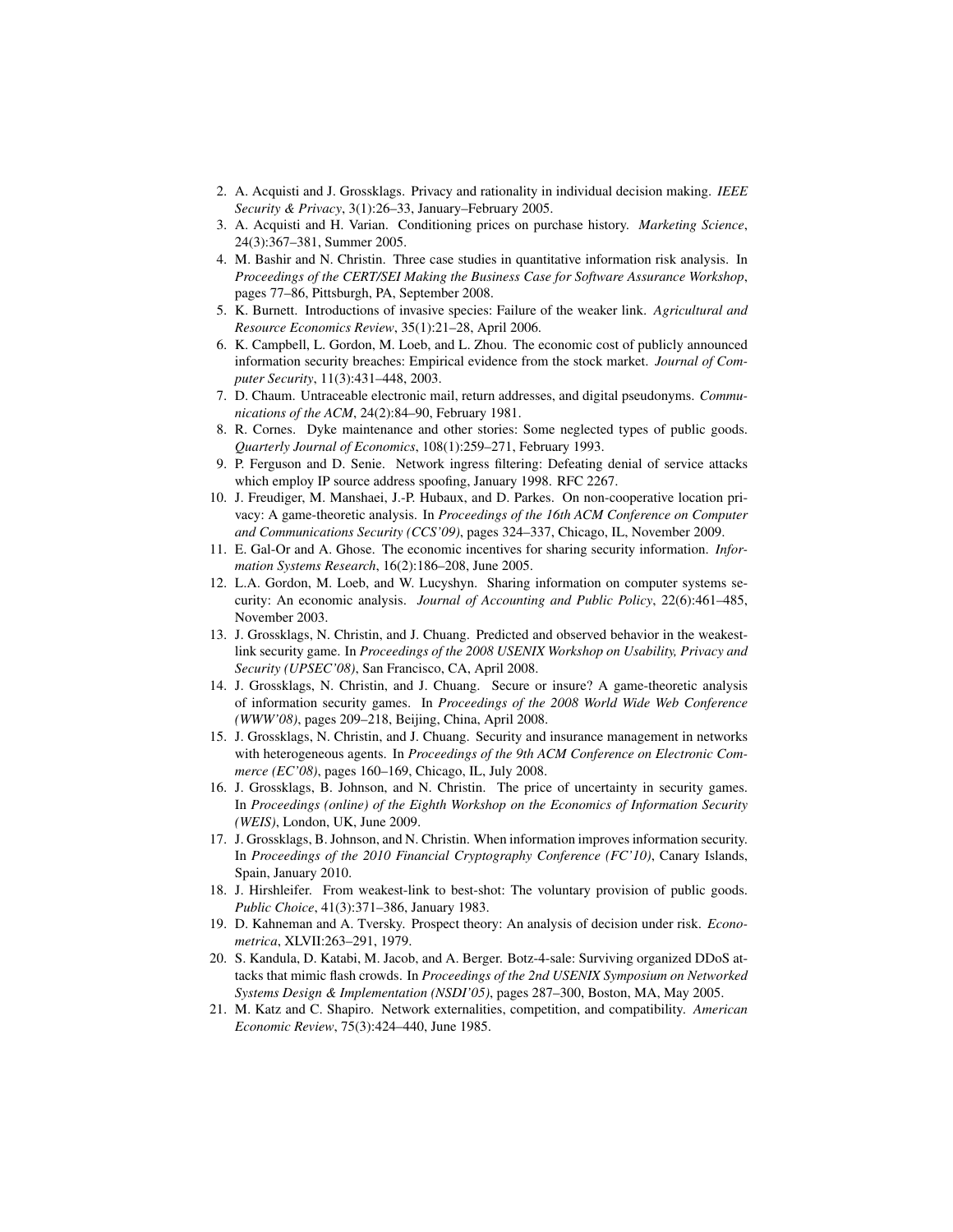- 22. M. Lettau and H. Uhlig. Rules of thumb versus dynamic programming. *American Economic Review*, 89(1):148–174, March 1999.
- 23. Y. Liu, C. Comaniciu, and H. Man. A Bayesian game approach for intrusion detection in wireless ad hoc networks. In *Proceedings of the Workshop on Game Theory for Communications and Networks*, page Article No. 4, 2006.
- 24. P. Manzini and M. Mariotti. Alliances and negotiations: An incomplete information example. *Review of Economic Design*, 13(3):195–203, September 2009.
- 25. A. Noy, D. Raban, and G. Ravid. Testing social theories in computer-mediated communication through gaming and simulation. *Simulation & Gaming*, 37(2):174–194, June 2006.
- 26. T. O'Donoghue and M. Rabin. Doing it now or later. *American Economic Review*, 89(1):103–124, March 1999.
- 27. P. Paruchuri, J. Pearce, J. Marecki, M. Tambe, F. Ordonez, and S. Kraus. Playing games for security: An efficient exact algorithm for solving Bayesian Stackelberg games. In *Proceedings of the 7th International Conference on Autonomous Agents and Multiagent Systems (AAMAS 2008)*, pages 895–902, Estoril, Portugal, May 2008.
- 28. M. Rabin. A perspective on psychology and economics. *European Economic Review*, 46(4– 5):657–685, May 2002.
- 29. J. Rust, J. Miller, and R. Palmer. Characterizing effective trading strategies: Insights from a computerized double auction tournament. *Journal of Economic Dynamics and Control*, 18(1):61–96, January 1994.
- 30. S. Sheng, B. Magnien, P. Kumaraguru, A. Acquisti, L. Cranor, J. Hong, and E. Nunge. Anti-Phishing Phil: The design and evaluation of a game that teaches people not to fall for Phish. In *Proceedings of the 3rd Symposium on Usable Privacy and Security (SOUPS'07)*, pages 88–99, Pittsburgh, PA, 2007.
- 31. A. Spence. Job market signaling. *Quarterly Journal of Economics*, 3(87):355–374, August 1973.
- 32. G. Stigler. An Introduction to Privacy in Economics and Politics. *The Journal of Legal Studies*, 4(9):623–644, December 1980.
- 33. R. Telang and S. Wattal. An empirical analysis of the impact of software vulnerability announcements on firm stock price. *IEEE Transactions on Software Engineering*, 33(8):544– 557, 2007.
- 34. J. Van Huyck, R. Battallio, and R. Beil. Tacit coordination games, strategic uncertainty, and coordination failure. *American Economic Review*, 80(1):234–248, March 1990.
- 35. H.R. Varian. System reliability and free riding. In L.J. Camp and S. Lewis, editors, *Economics of Information Security (Advances in Information Security, Volume 12)*, pages 1–15. Kluwer Academic Publishers, Dordrecht, The Netherlands, 2004.
- 36. L. von Auer. Revealed preferences in intertemporal decision making. *Theory and Decision*, 56(3):269–290, May 2004.
- 37. M. Wellman, P. Wurman, K. O'Malley, R. Bangera, S. Lin, D. Reeves, and W. Walsh. Designing the market game for a trading agent competition. *IEEE Internet Computing*, 5(2):43– 51, March 2001.
- 38. X. Xu. Group size and the private supply of a best-shot public good. *European Journal of Political Economy*, 17(4):897–904, November 2001.

# A Self-Insurance Considerations

In this section, we briefly revisit the prior analysis by considering the ways in which self-insurance further decreases the protection likelihood for expert players. Because some of the derivations required in the complete analysis are especially cumbersome,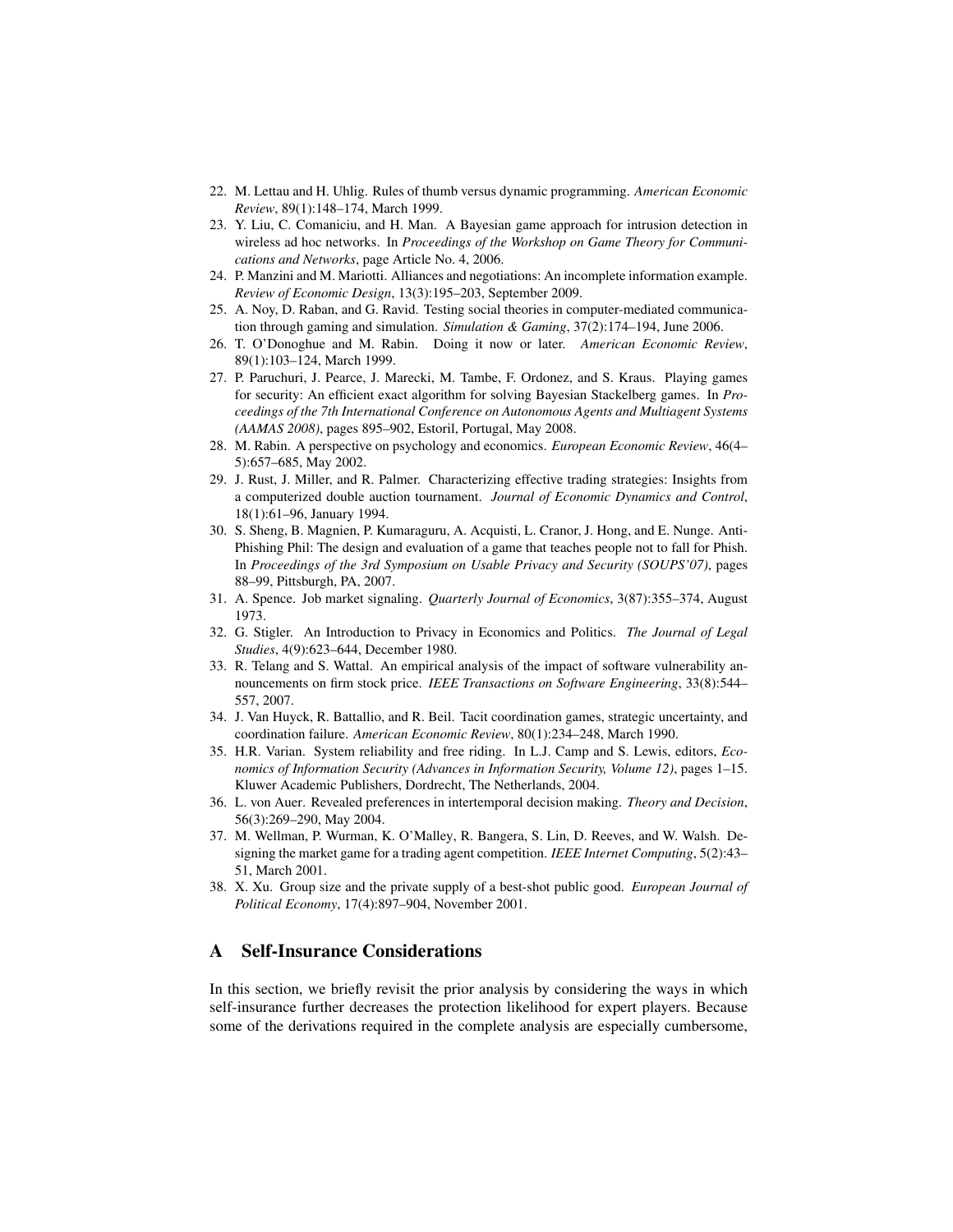especially in the weakest link game, we shall resort to a high level overview of the situation.

#### A.1 Self-Insurance in the Best Shot Game

In the best shot game, self-insurance is easy to address. Self-insurance is only a spoiler for a self-protection equilibrium when it is cheaper than protection  $(c < b)$ . In this event, all selfish expert players (and even the na¨ıve players) would defect to the self-insurance strategy to improve their own payoff. On the other hand, cooperative experts could still work together to protect the network as long as  $b < cN$  (and  $\sum_{j=1}^{N} L_j \geq b$ ). If  $b < c$ , then no player will choose the self-insurance strategy because it is cheaper to protect for the same individual result.

#### A.2 Self-Insurance in the Weakest Link Game

How could the existence of self-insurance spoil the weakest-link protection equilibrium? For a short but not entirely simple answer, the expert  $i$  will defect to the selfinsurance strategy if  $L_i \geq \frac{c-b}{1-Prot_{-i}^*}$  where  $Prot_{-i}^*$  is the probability that (under the current value of cost parameters) all the players other than i will protect. Unfortunately, unless the number of other experts is zero, the value of  $Prot_{\neg i}^*$  is not amenable toward a closed form formula involving b, c, N and k. Because self-insurance introduces an *upper bound* on expected losses, a symmetric equilibrium strategy in which the network has a chance of protection requires expert i to protect iff  $\alpha \leq L_i \leq \beta$ , for some parameters  $\alpha$  and  $\beta$  which both depend on b, c, k, and N. Even when  $N = k$ , determining  $\alpha$ and β requires solving the following parametrized system of equations for  $\alpha$  and  $\beta$ :

$$
\frac{b}{L(\beta - \alpha)^{N-1}} = \alpha \tag{4}
$$

$$
\frac{c-b}{L\left(1-(\beta-\alpha)^{N-1}\right)} = \beta.
$$
\n(5)

We can do this, and derive some relations between parameters, but in the end of this process the resulting inequality conditions do not yield substantial insights beyond what is already obvious from a high-level view – namely that availability of self-insurance can be a serious distractor for a protection equilibrium outcome in the weakest link game. We already deduced from the restricted game without self-insurance, that for any protection equilibria to exist, the protection costs must be very small, on the order of a constant times  $\frac{1}{N}$ . The presence of self-insurance exacerbates the problem, ruining the chances of there being a protection equilibrium even for low values of  $b$  and moderately high values of c. (For a simple example, even if b is as low as  $\frac{1}{eN}$ , self-insurance can serve as a deterrent to protection investment with values of c as high as  $\frac{2}{3}$ ).

#### A.3 Self-Insurance in the Total Effort Game

In the total effort game, conditions under which the presence of the self-insurance alternative spoils a protection equilibrium are simple to express (although the derivation